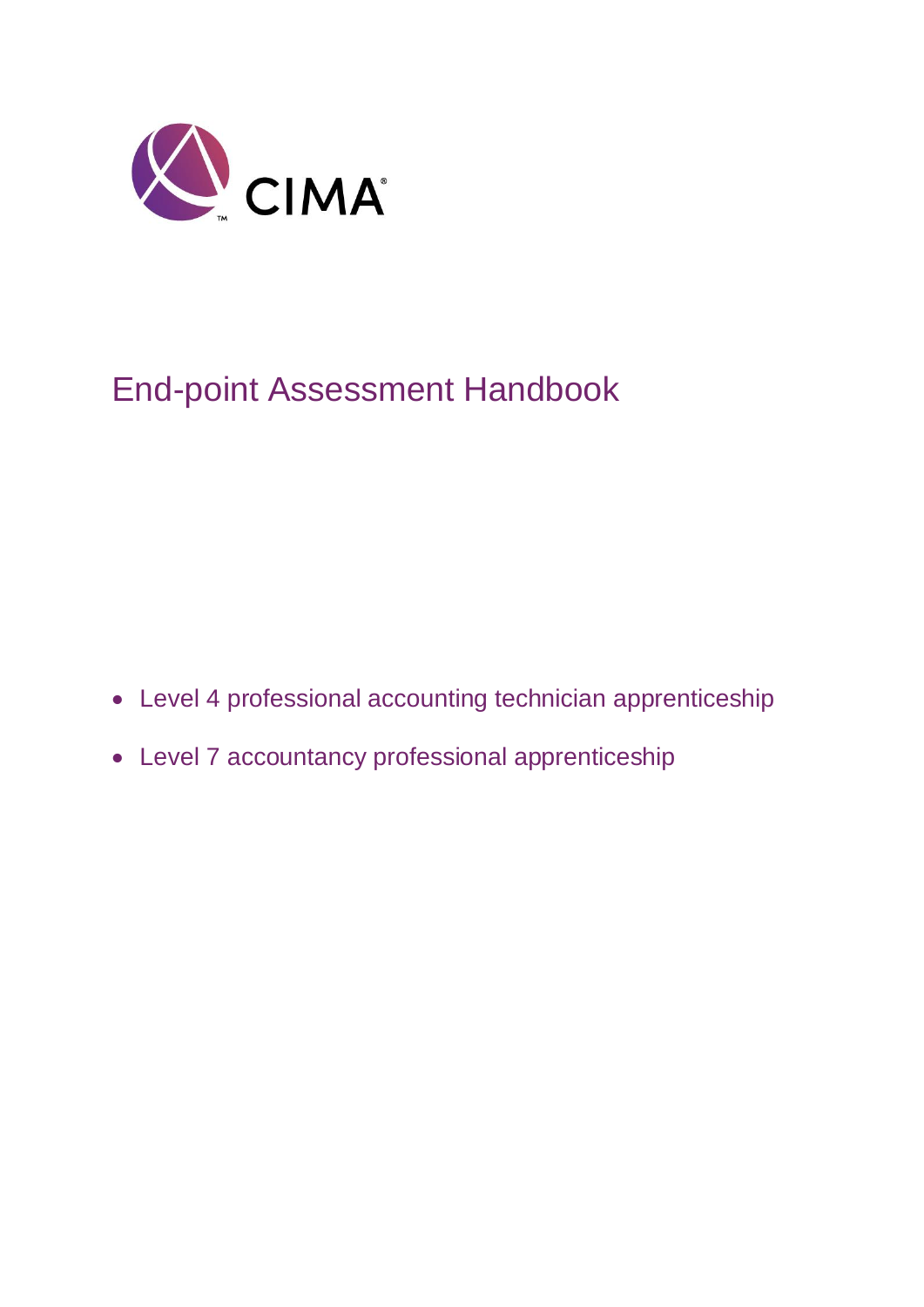## Updates to this handbook

Information is correct at the time of publication. However, the handbook may be updated from time to time to reflect any legislative, policy and/or operational changes. Any such updates will be summarised below.

| Level 4 professional accounting technician apprenticeship: End-point assessment |  |
|---------------------------------------------------------------------------------|--|
| (EPA) technical specification handbook                                          |  |

| <b>Version</b><br>number | Date published    | What has changed                                                                                                                                                                                                                                             |
|--------------------------|-------------------|--------------------------------------------------------------------------------------------------------------------------------------------------------------------------------------------------------------------------------------------------------------|
| 0.1                      | 18 May 2018       | DRAFT feedback is welcomed from key stakeholders,<br>apprentices, tuition providers & employers                                                                                                                                                              |
| 0.2                      | <b>June 2018</b>  | Beta version - published on end-point<br>assessment website                                                                                                                                                                                                  |
| 1.0                      | August 2018       | First official publication                                                                                                                                                                                                                                   |
| 3.0                      | <b>March 2020</b> | Published new combined handbook titled 'End-point<br>assessment handbook' which merges the Level 4 EPA<br>technical specification handbook, the Level 7 EPA<br>technical specification handbook and the EPA<br>assessment administration and policy handbook |

#### **End-point assessment administration and policy handbook**

| <b>Version</b><br>number | Date published    | What has changed                                                                                                                                                                                                                                             |
|--------------------------|-------------------|--------------------------------------------------------------------------------------------------------------------------------------------------------------------------------------------------------------------------------------------------------------|
| 0.1                      | 18 May 2018       | DRAFT feedback is welcomed from key stakeholders,<br>apprentices, tuition providers & employers                                                                                                                                                              |
| 0.2                      | <b>June 2018</b>  | Beta version - published on end-point<br>assessment website                                                                                                                                                                                                  |
| 1.0                      | August 2018       | First official publication                                                                                                                                                                                                                                   |
| 2.0                      | December 2018     | Added details for Level 7 Accountancy/Taxation<br>Professional Apprenticeship                                                                                                                                                                                |
| 3.0                      | <b>March 2020</b> | Published new combined handbook titled 'End-point<br>assessment handbook' which merges the Level 4 EPA<br>technical specification handbook, the Level 7 EPA<br>technical specification handbook and the EPA<br>assessment administration and policy handbook |

#### **Level 7 accountancy professional apprenticeship: End-point assessment technical specification handbook**

| <b>Version</b> | Date published    | What has changed                                                                                                                                                                                                                                             |
|----------------|-------------------|--------------------------------------------------------------------------------------------------------------------------------------------------------------------------------------------------------------------------------------------------------------|
| number         |                   |                                                                                                                                                                                                                                                              |
| 1.0            | December 2018     | First official publication                                                                                                                                                                                                                                   |
| 3.0            | <b>March 2020</b> | Published new combined handbook titled 'End-point<br>assessment handbook' which merges the Level 4 EPA<br>technical specification handbook, the Level 7 EPA<br>technical specification handbook and the EPA<br>assessment administration and policy handbook |

#### **End-point assessment handbook**

| <b>Version</b><br>number | Date published | What has changed                                                                |
|--------------------------|----------------|---------------------------------------------------------------------------------|
| 3.0                      | February 2020  | Published this new combined handbook, which merges<br>the three handbooks above |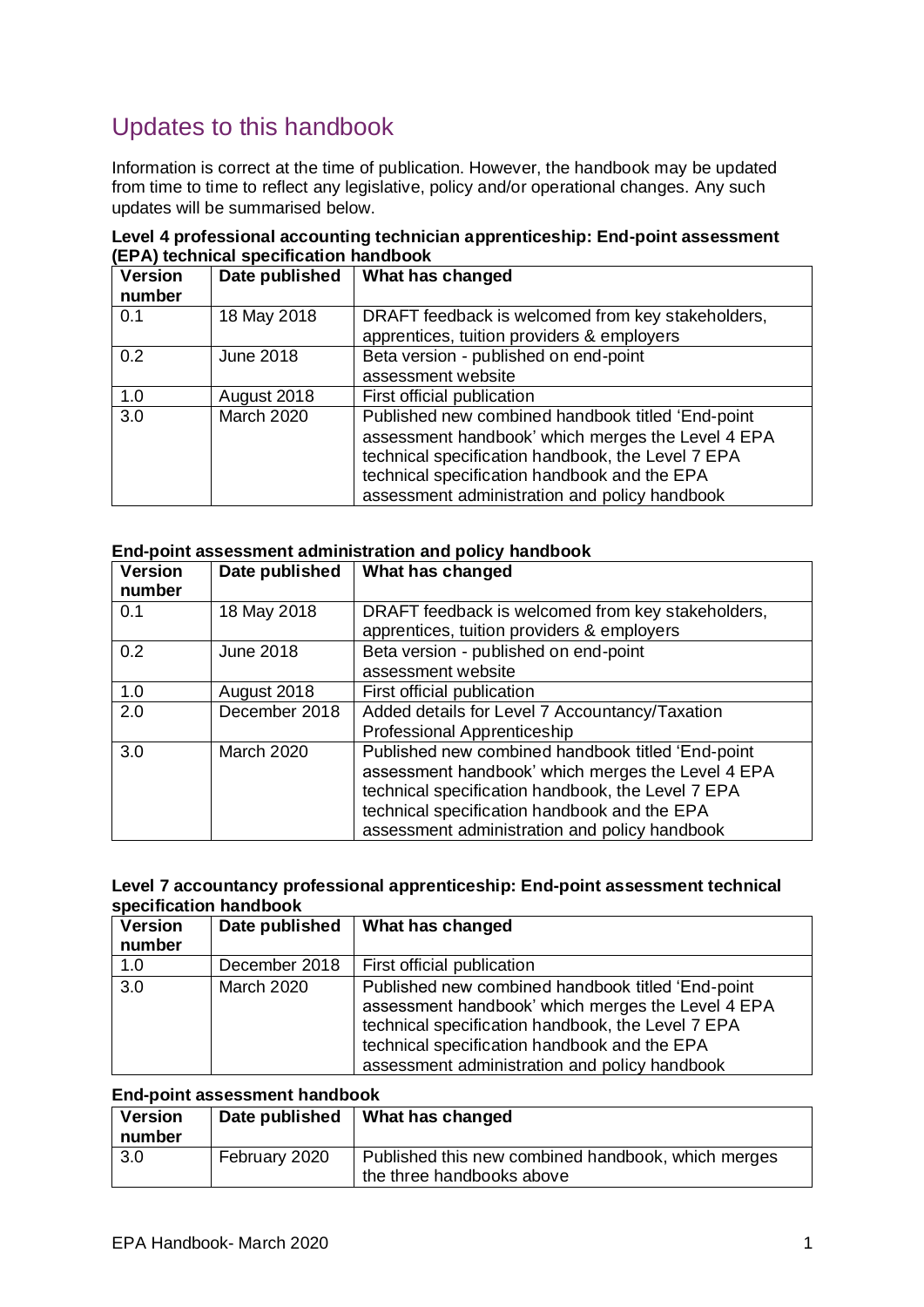## **Contents**

|                                                         | page            |
|---------------------------------------------------------|-----------------|
| Introduction<br>$1_{-}$                                 | 3               |
| 2.<br>Roles and responsibilities                        | $\overline{5}$  |
| 3. The apprenticeship journey                           | 6               |
| 4. Policies and procedures                              | 10              |
| 5. Level 4 EPA1: the role simulation exam               | 13              |
| 5.1 Exam purpose                                        | 13              |
| 5.2 Exam format                                         | 14              |
| 5.3 Taking the exam                                     | 16              |
| 5.4 Support                                             | 17              |
| 5.5 Marking, results and feedback                       | 18              |
| 6. Level 4 EPA2: the reflective statement and portfolio | 19              |
| 6.1 Purpose                                             | 19              |
| 6.2 Format                                              | 20              |
| 6.3 Assessment guidance                                 | 24              |
| 6.4 Support                                             | 26              |
| 6.5 Marking, results and feedback                       | 27              |
| 7. Level 7 EPA1: the strategic case study               | 28              |
| 7.1 Exam purpose                                        | 28              |
| 7.2 Exam format                                         | 30              |
| 7.3 Taking the exam                                     | 31              |
| 7.4 Support                                             | 32              |
| 7.5 Marking, results and feedback                       | 33              |
| Level 7 EPA2: the project report<br>8.                  | $\overline{34}$ |
| 8.1 Purpose                                             | $\overline{34}$ |
| 8.2 Format                                              | 35              |
| 8.3 Assessment guidance                                 | 36              |
| 8.4 Support                                             | 38              |
| 8.5 Marking, results and feedback                       | 39              |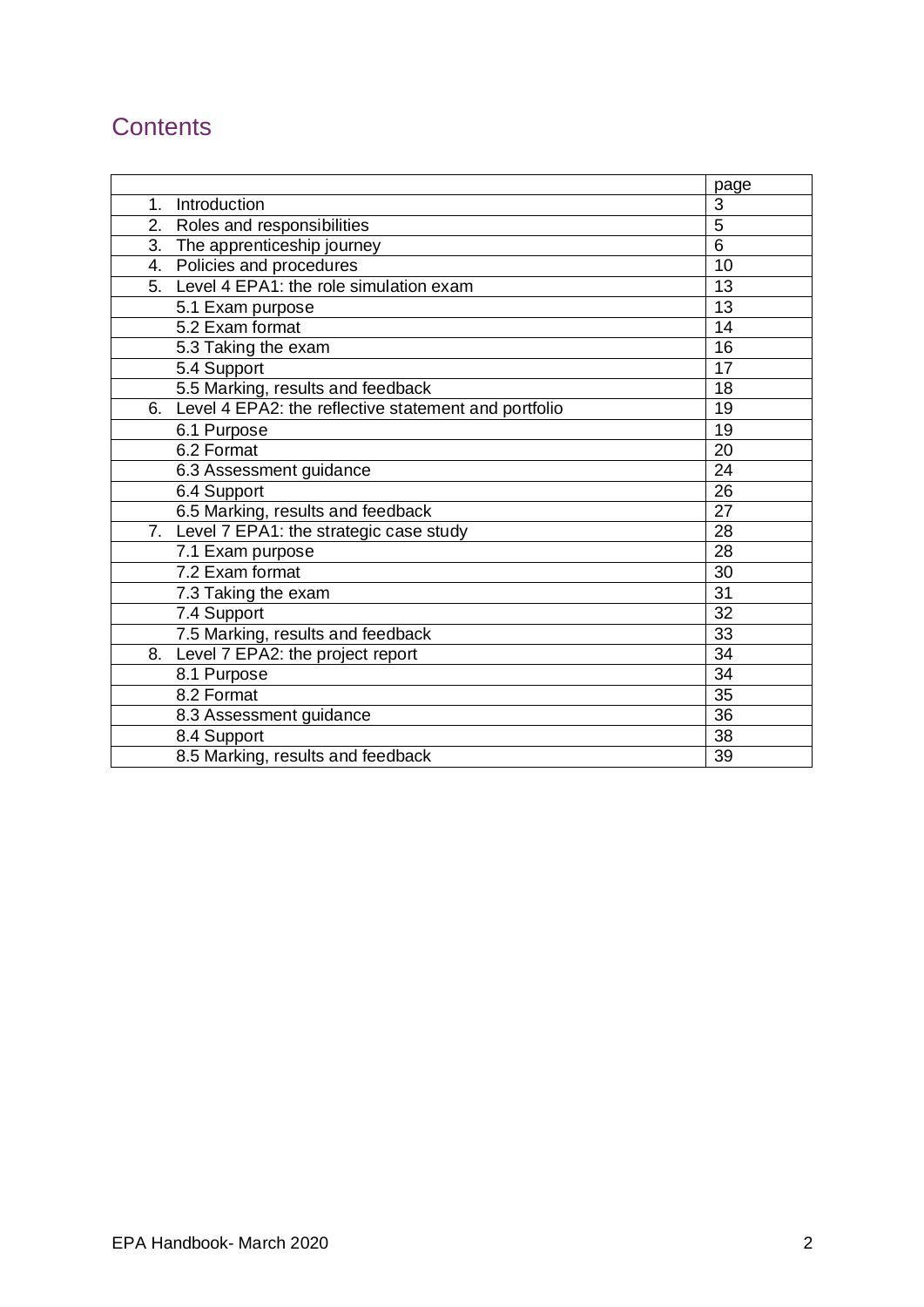## 1. Introduction

This handbook provides information about the end-point assessments (EPAs) for CIMA's accountancy apprenticeships at levels 4 and 7.

Content pertaining to all EPAs is discussed in the first few general sections of this handbook and the specifics covered in the relevant EPA section.

#### **Who is eligible for an apprenticeship?**

Apprenticeships are suitable for:

- Anyone over the age of 16, who has the right to work in England and is employed for a minimum of 30 hours a week.
- Individuals who are ambitious and interested in a career of business or finance.
- School leavers.
- Graduates: Individuals who already hold a degree may be eligible for government apprenticeship funding, provided there is an opportunity to acquire new knowledge, skills and behaviours.
- New and existing employees/staff members. Employers can offer apprenticeships to existing staff wanting to improve their skill set and increase their contribution to the organisation, whilst gaining a nationally recognised qualification. The end-point assessment offers benefits to organisations of all sizes and industries in the private, public and charity sectors.

This handbook is for students ready to start their CIMA apprenticeship. For those who haven't yet made this decision, more general information about CIMA apprenticeships can be found at <https://www.cimaglobal.com/Our-locations/UK/Apprenticeships/Apprentices/>

#### **What is expected of an accounting apprentice?**

#### *Level 4 Professional Accounting Technician*

Individuals in the role of a professional accounting technician will have responsibility for creating, and/or verifying and reviewing, accurate and timely financial information within the organisation in which they are employed or on behalf of another organisation.

This will be performed in order to meet relevant ethical, professional and legal standards, and will utilise the individual's knowledge of the business systems and processes, as well as standard accounting practices. This role may exist in an accounting practice, a professional services company, HMRC or the accounting function of a business or other organisation.

Examples of roles as a professional accounting technician include, but are not limited to: assistant management accountant, assistant financial accountant, assistant auditor, accounts payable and expenses supervisor, commercial analyst, payroll manager, senior bookkeeper and financial officer.

#### *Level 7 Accountancy Professional*

Accountancy professionals are recognised around the world as respected leaders in accountancy, finance and business. From providing strategic business advice to audited financial statements or driving mergers and acquisitions, a career as an accountancy professional can be diverse and challenging; it's not just about putting numbers into a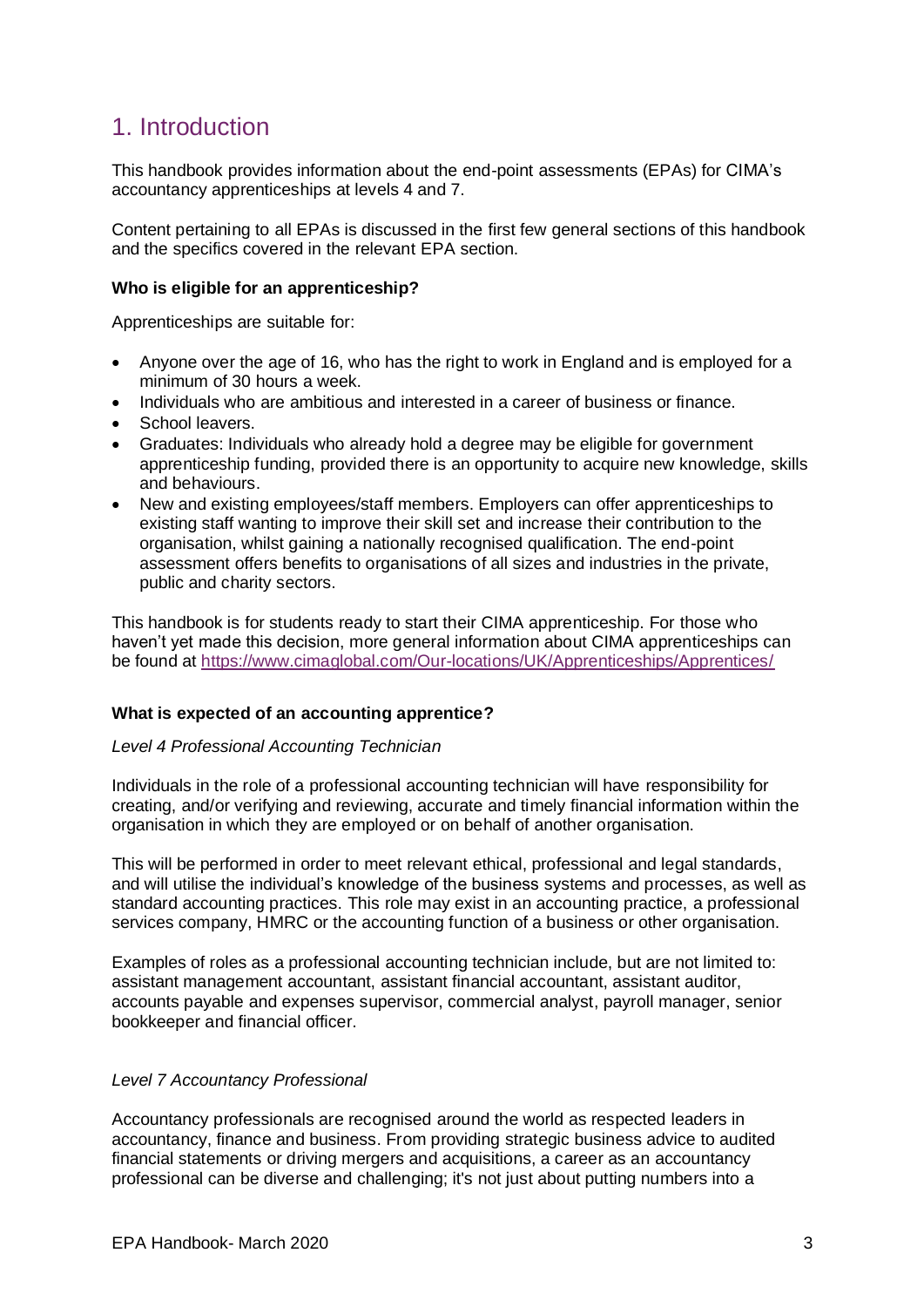spreadsheet. Accountancy professionals use technical knowledge, skills and experience to lead organisations and people to make responsible and sustainable financial decisions. They are required to act in the public interest and must therefore maintain the highest standards of professional conduct and competency; upholding ethical behaviour and integrity at all times.

Accountancy professionals provide financial information and advice to organisations of all types and sizes; from owner-managed businesses to multinational organisations; from private enterprises to public sector institutions; from entrepreneurs to charities.

Examples of roles as an accountancy professional include, but are not limited to: financial accountant, management accountant, external auditor, internal auditor, financial analyst, management consultant, forensic accountant and business advisor.

#### **Funding**

The funding bands that apply to approved standards are available at <https://www.gov.uk/government/publications/apprenticeship-funding-bands>

These bands reflect an upper limit on the amount of funding the government will provide. The cost of training will have to be negotiated by employers with training providers.

Further details on how the funding system works can be found at <https://www.gov.uk/government/publications/apprenticeship-levy-how-it-will-work>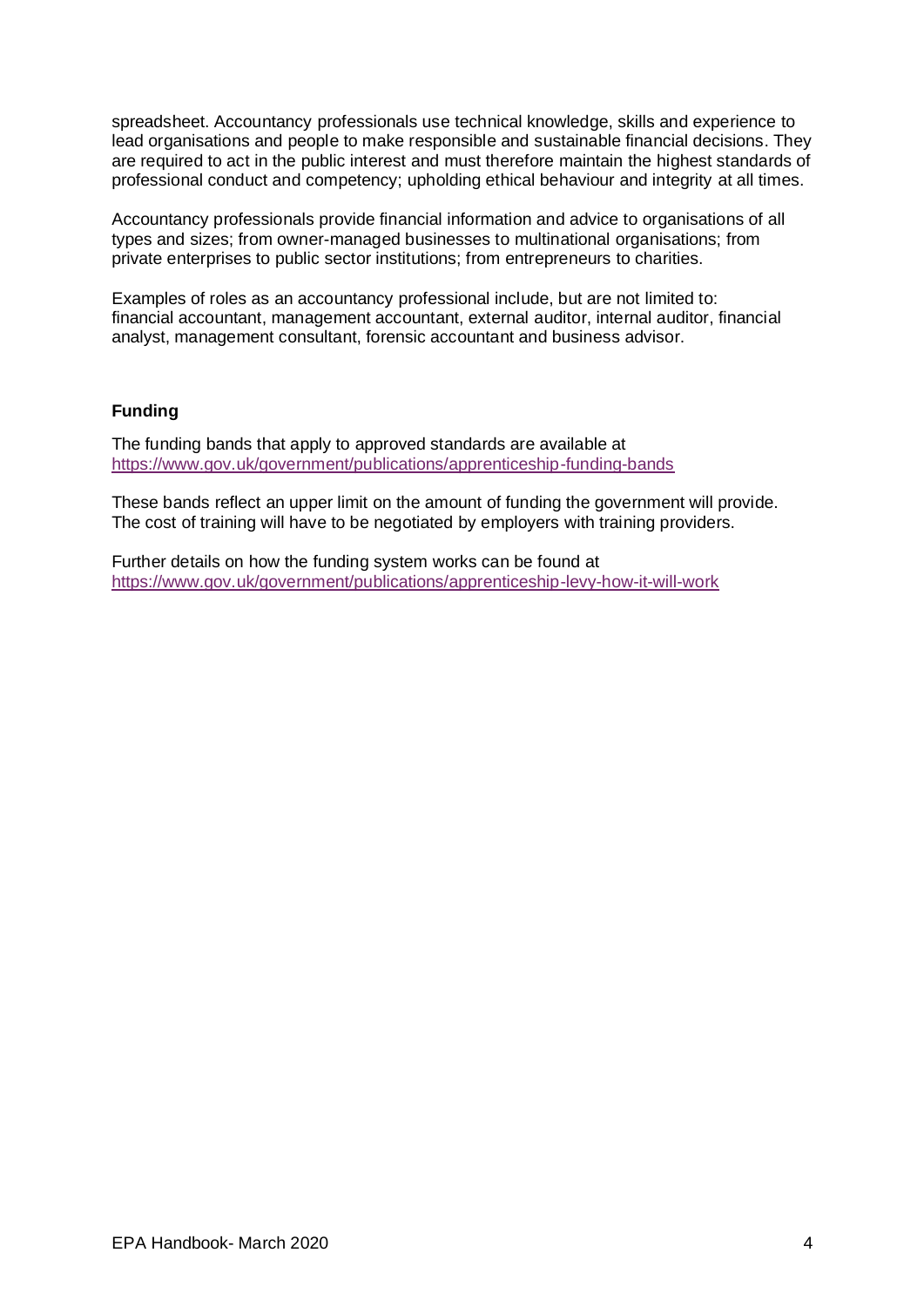## 2. Roles and responsibilities

The EPAs at levels 4 and 7 are similar in that EPA1 is a computer-based work simulation taken under exam conditions and EPA2 requires the apprentice to show, with a strong emphasis on self-reflection, how their work experience demonstrates various attributes prescribed by the standards. The responsibilities of the various stakeholders involved with the delivery of each type of EPA, regardless of level, are set out below.

| <b>Stakeholder</b>                 | EPA1                                                                                                                                                                                                                                        | EPA <sub>2</sub>                                                                                                                                                                                                                                                                                                                                                                                                                                                                                        |
|------------------------------------|---------------------------------------------------------------------------------------------------------------------------------------------------------------------------------------------------------------------------------------------|---------------------------------------------------------------------------------------------------------------------------------------------------------------------------------------------------------------------------------------------------------------------------------------------------------------------------------------------------------------------------------------------------------------------------------------------------------------------------------------------------------|
| <b>CIMA</b>                        | Sets and marks the exams.<br>$\bullet$<br>Makes final judgement on overall<br>$\bullet$<br>grade.<br>Notifies ESFA when an<br>$\bullet$<br>apprentice passes both EPAs.<br>Provides pre- and post-exam<br>$\bullet$<br>support resources.   | Produces assessment brief.<br>Provides templates for reflective<br>$\bullet$<br>statement/Project.<br>Reviews the assessment and makes<br>$\bullet$<br>pass/fail decision.                                                                                                                                                                                                                                                                                                                              |
| Apprentice                         | Reads and agrees to CIMA's<br>$\bullet$<br>EPA terms and conditions.<br>Books their exam online.<br>$\bullet$<br>Sits their exam at an approved<br>٠<br>test centre.                                                                        | Attends regular progress review meetings<br>$\bullet$<br>with training provider and workplace<br>mentor.<br>Prepares and submits EPA2 for employer<br>$\bullet$<br>validation.                                                                                                                                                                                                                                                                                                                          |
| Training<br>provider               | Registers the apprentice for their<br>$\bullet$<br>exam.<br>Provides appropriate training to<br>$\bullet$<br>apprentice in preparation for the<br>exam.<br>Completes gateway checklist and<br>$\bullet$<br>notifies CIMA of any exceptions. | Undertakes regular progress reviews with<br>$\bullet$<br>the apprentice.<br>Provides 'off the job' training to help the<br>$\bullet$<br>apprentice develop the technical<br>knowledge, soft skills and behaviours<br>listed in the relevant standard.<br>Supports the apprentice's on-programme<br>$\bullet$<br>learning and preparation for EPA.                                                                                                                                                       |
| Employer or<br>workplace<br>mentor | Provides appropriate training to<br>$\bullet$<br>apprentice in preparation for the<br>exam.<br>Completes gateway checklist.<br>٠                                                                                                            | Makes the final judgement about whether<br>$\bullet$<br>the apprentice has met the gateway<br>requirements.<br>Completes gateway checklist.<br>$\bullet$<br>Sets the apprentice objectives.<br>$\bullet$<br>Creates opportunities for the apprentice to<br>$\bullet$<br>carry out significant and challenging tasks<br>to meet objectives and write about in their<br>EPA2 submission.<br>Undertakes regular progress reviews with<br>the apprentice.<br>Validates the apprentice's EPA2<br>submission. |
| <b>ESFA</b>                        | On successful completion of both EPAs (as notified by CIMA), issues<br>$\bullet$<br>apprenticeship completion certificate for the relevant level.                                                                                           |                                                                                                                                                                                                                                                                                                                                                                                                                                                                                                         |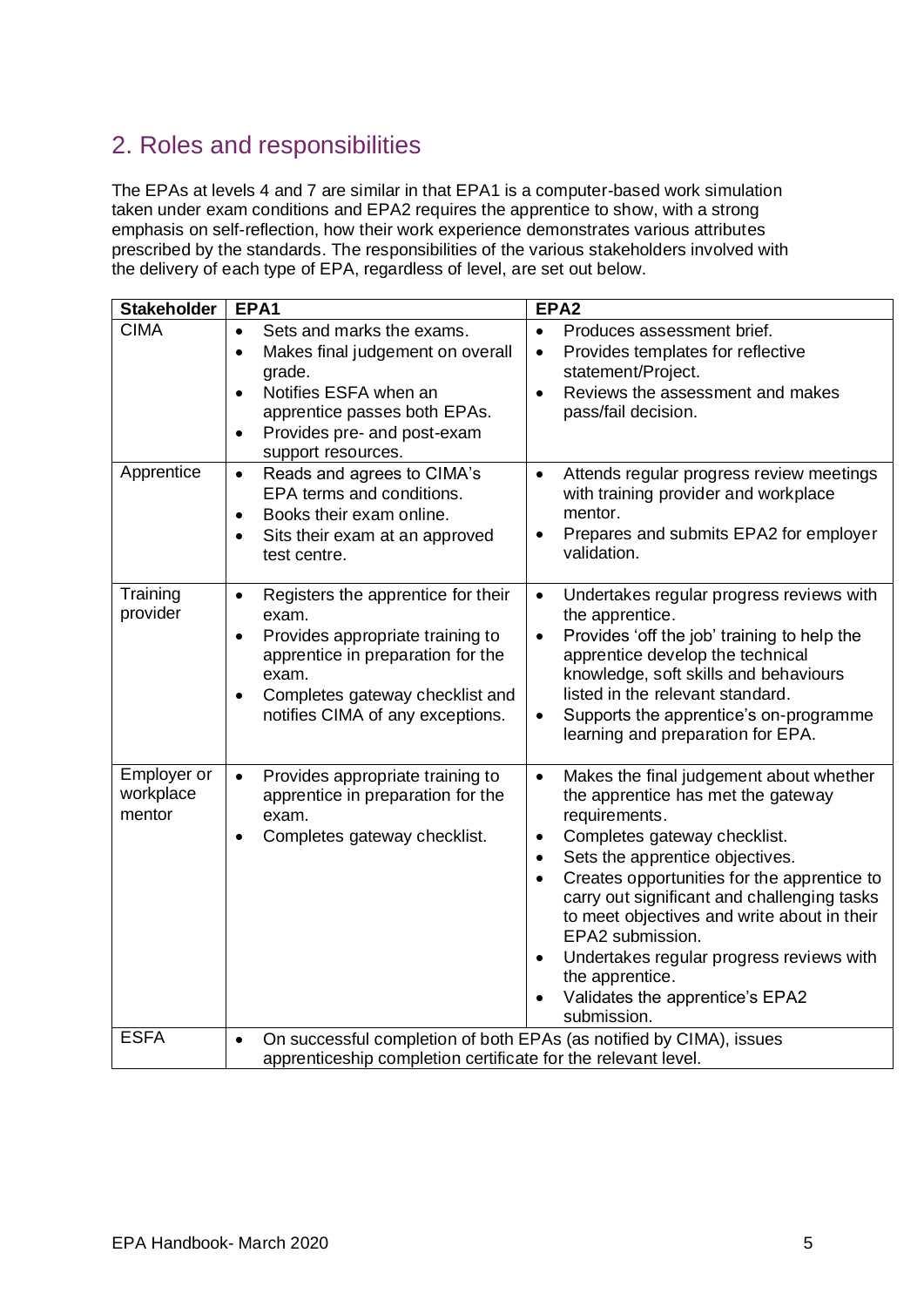## 3. The apprenticeship journey

The apprenticeship journeys for levels 4 and 7 are very similar, consisting of the same four distinct phases. The overall duration (from the start of on-programme training to taking the end-point assessments) typically takes 18-24 months at level 4 and 36 months at level 7. However, this may vary due to prior qualifications and relevant work experience.

#### **Registration**

Before the journey starts, the apprentice must be employed in a relevant finance role and have a training provider before registering as a CIMA student.

Training providers are responsible for registering apprentices for the end-point assessment and must complete the end-point assessment registration form. Further details about the end-point assessment registration process can be found at [https://www.cimaglobal.com/Our](https://www.cimaglobal.com/Our-locations/UK/Apprenticeships/Epa/)[locations/UK/Apprenticeships/Epa/](https://www.cimaglobal.com/Our-locations/UK/Apprenticeships/Epa/)

#### **Phase 1 – On-programme training and assessment**

This phase begins when the apprentice is registered. The purpose of the on-programme training is to ensure that the apprentice is making good progress towards full competence ahead of attempting the end-point assessment. The recommended approach to onprogramme training is through a combination of examinations and work experience. Training logs must be kept.

The accounting apprenticeship standards do not mandate qualifications to form part of the on-programme learning. However, CIMA's Certificate in Business Accounting and the Professional Qualification provide a strong foundation for both the level 4 and level 7 Accountancy apprenticeship standards.

Phase 1 includes the acquisition of some of the prerequisites for apprentices, such as the achievement of Level 2 English and Maths and regular development meetings.

This phase also requires the apprentice to spend 20% of their time engaged in 'off the job training'. This is defined as learning and skills development that is undertaken outside of the normal day-to-day working environment and leads towards the achievement of an apprenticeship. This can include training that is delivered at the apprentice's normal place of work but must not be delivered as part of their normal working duties.

The off-the-job training must be directly relevant to the apprenticeship standard and may include:

- The teaching of theory (e.g. lectures, roleplaying, simulation exercises, online learning, manufacturer training).
- Practical training; shadowing; mentoring; industry visits and attendance at competitions.
- Learning support and time spent writing assessments/assignments.

#### **Phase 2 – Prepare for end-point assessment**

Training logs and development meetings should continue. Some of the gateway requirements can be ticked off too. The apprentice starts to prepare for EPA1 – using past papers and familiarisation with the live pre-seen material. The apprentice can also start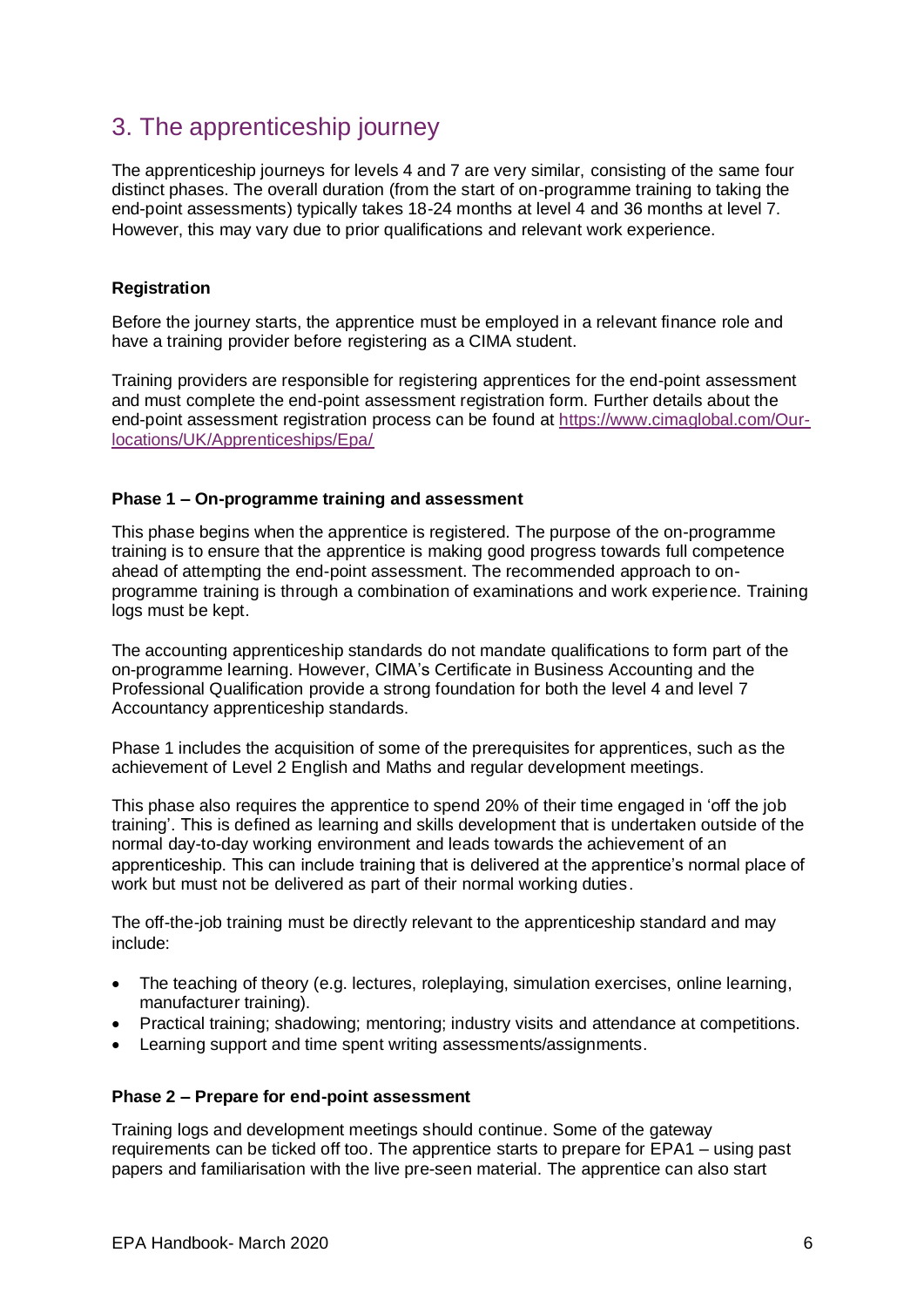planning their approach to EPA2 – considering which of the skills and behaviours they are consistently demonstrating.

CIMA has prepared a wealth of resources, tools, guidance and templates to support apprentices prepare for both components of the end-point assessment. These are available at<https://www.cimaglobal.com/Our-locations/UK/Apprenticeships/Epa/>

#### **Phase 3 – Gateway requirements**

The gateway refers to the requirements that need to be met in order for the employer to put forward their apprentice for EPA. To do this, the employer and apprentice (and an approved training provider) will jointly discuss the point at which the apprentice has completed the Onprogramme assessment and therefore is provisionally competent in all aspects of the standard. The ultimate decision as to whether or not the apprentice is ready for EPA should be made by the employer.

At this point, the apprentice will be eligible to attempt the end-point assessment, which is designed to assess the competencies of the standard synoptically. It is envisaged that this will typically take place in the last two or three months of the apprenticeship.

The apprentice should discuss and agree a schedule with their employer and training provider for completing the end-point assessment.

| <b>Step 1</b> – choose target | <b>Step 2</b> – notify intent to | <b>Step 3</b> – notify CIMA | <b>Step 4</b> – book exam | <b>Step 5</b> $-$ take exam |  |
|-------------------------------|----------------------------------|-----------------------------|---------------------------|-----------------------------|--|
| exam                          | sit exams by the                 | gateway passed by the       | before entry closes       | and submit EPA2             |  |
|                               | deadline                         | deadline                    |                           |                             |  |
| Target exam date              | <b>Complete EPA</b>              | Gateway deadline 5          | <b>Exam entry closes</b>  | Any time after GW           |  |
| EPA1                          | registration form 3              | days before exam entry      |                           | passed at step 3            |  |
|                               | months before target             | closes                      |                           |                             |  |
|                               | exam date                        |                             |                           |                             |  |
|                               |                                  | Update registration form    |                           |                             |  |
|                               |                                  |                             |                           |                             |  |
| Student with employer         | Tuition Provider or              | <b>Tuition Provider or</b>  | Student                   | Student and                 |  |
| and tuition provider          | employer trainer                 | employer trainer            |                           | Employer                    |  |

The EPA registration process can be summarised as follows:

To be eligible to schedule the end-point assessment apprentices must:

- have achieved Level 2 standard in Maths and English
- have completed a minimum of 12 months on-programme training
- be deemed provisionally competent in relation to knowledge, skills and behaviours by the training provider and employer.

During the EPA registration process, CIMA will require assurance from training providers and employers to determine readiness for end-point assessment, i.e. confirm an apprentice has achieved the Gateway requirements.

The reflective statement and portfolio/project report must also be validated and signed off by the employer before submission.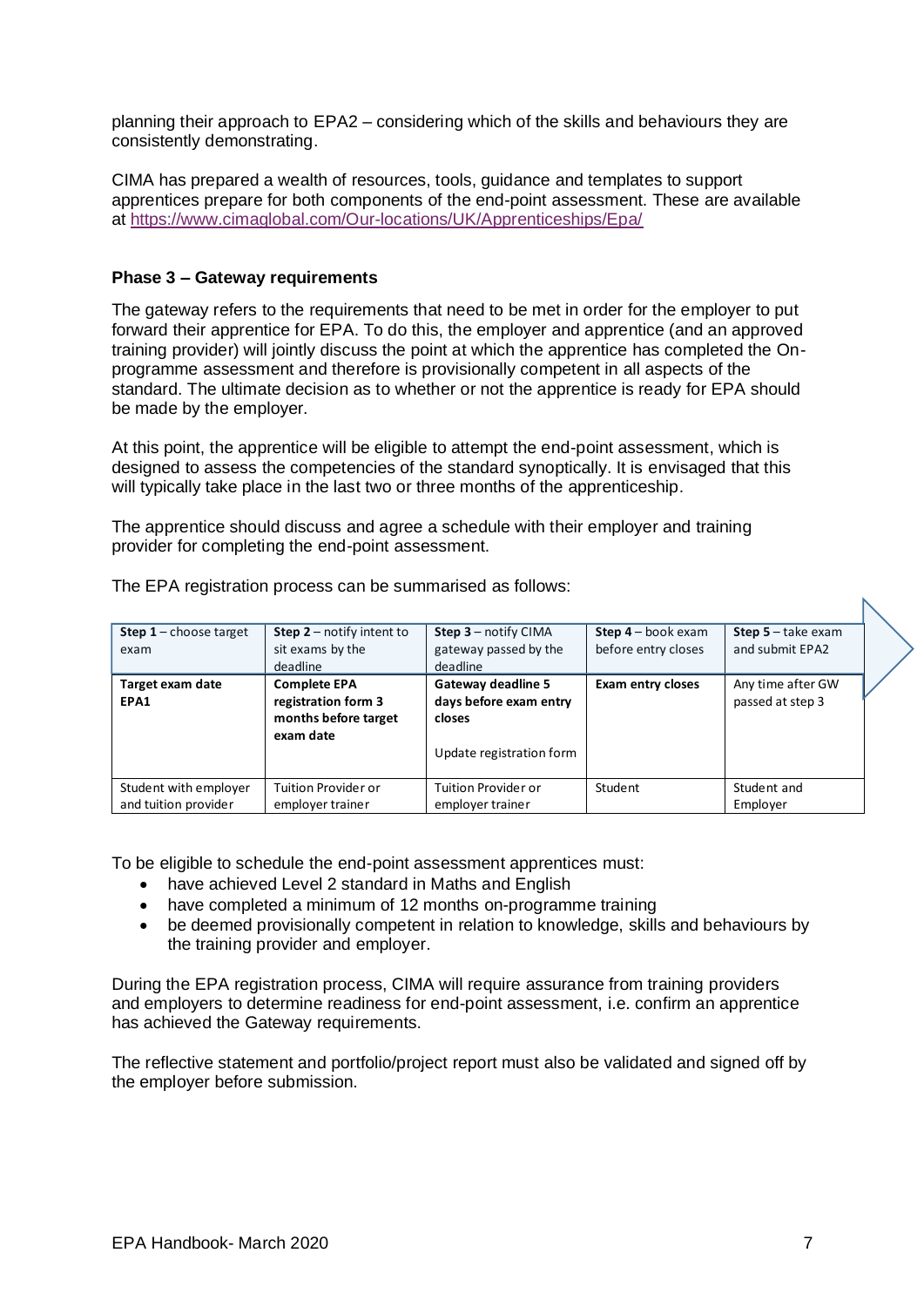#### **Phase 4 – Complete end-point assessment**

All apprentices must undertake two end-point assessments of the knowledge, skills and behaviours acquired throughout the apprenticeship programme. This is to ensure that the apprentice meets the standard set by employers and is fully competent in their role.

For each level, both EPA components must be passed in order to complete the apprenticeship. On successful completion, CIMA will notify the Education Skills Funding Agency (ESFA) and request the apprenticeship certificate.

#### **Progression**

After completing the Level 4 Professional Accounting Technician apprenticeship, the natural progression route for the apprentice is to move onto the Level 7 Accountancy Professional apprenticeship.

Successful completion of the Level 7 Accounting Professional apprenticeship programme, along with the required work experience, includes the opportunity to directly apply for CIMA membership, free of charge.

A level 7 Apprentice can complete CIMA's [membership application form](https://www.cimaglobal.com/Documents/Apprenticeships/Membership%20Application%20Form%20-%20Apprentices%20V2.pdf) and, subject to meeting CIMA's membership criteria, membership will be awarded shortly after. You will then be a fully qualified CIMA member with the globally recognised CGMA designation.

#### **Support for apprentices**

Full tuition for the end-point assessment is delivered by accredited learning partners (registered training providers) who offer tailored off the job training. We offer administrative support to apprentices via our contact centre. The contact centre can be accessed via email or telephone:

Email: [cima.contact@cimaglobal.com](mailto:cima.contact@cimaglobal.com) Telephone: 020 8849 2251

The following resources are also available:

- Regular e-newsletters offering key updates about the end-point assessment programme, including technical updates, qualification developments, upcoming events and new e-learning materials.
- Role simulation/case study tutorial (exam tutorial): an overview of the technology used to deliver the exam.
- Practice tests (question tutorials): an overview of the different question types used in the role simulation/case study.
- Reflective statement and portfolio/project report: templates; exemplar resources and assessment guidance.

#### **Support for registered training providers**

Registered training providers who are preparing apprentices for their end-point assessment will be assigned a CIMA dedicated learning & development team to manage the relationship between the tuition provider and CIMA.

The team are on hand to support with the daily management and operational process of delivering CIMA qualifications and offer new training providers support to help them get set up. The team can also provide cohort data on candidate performance. This performance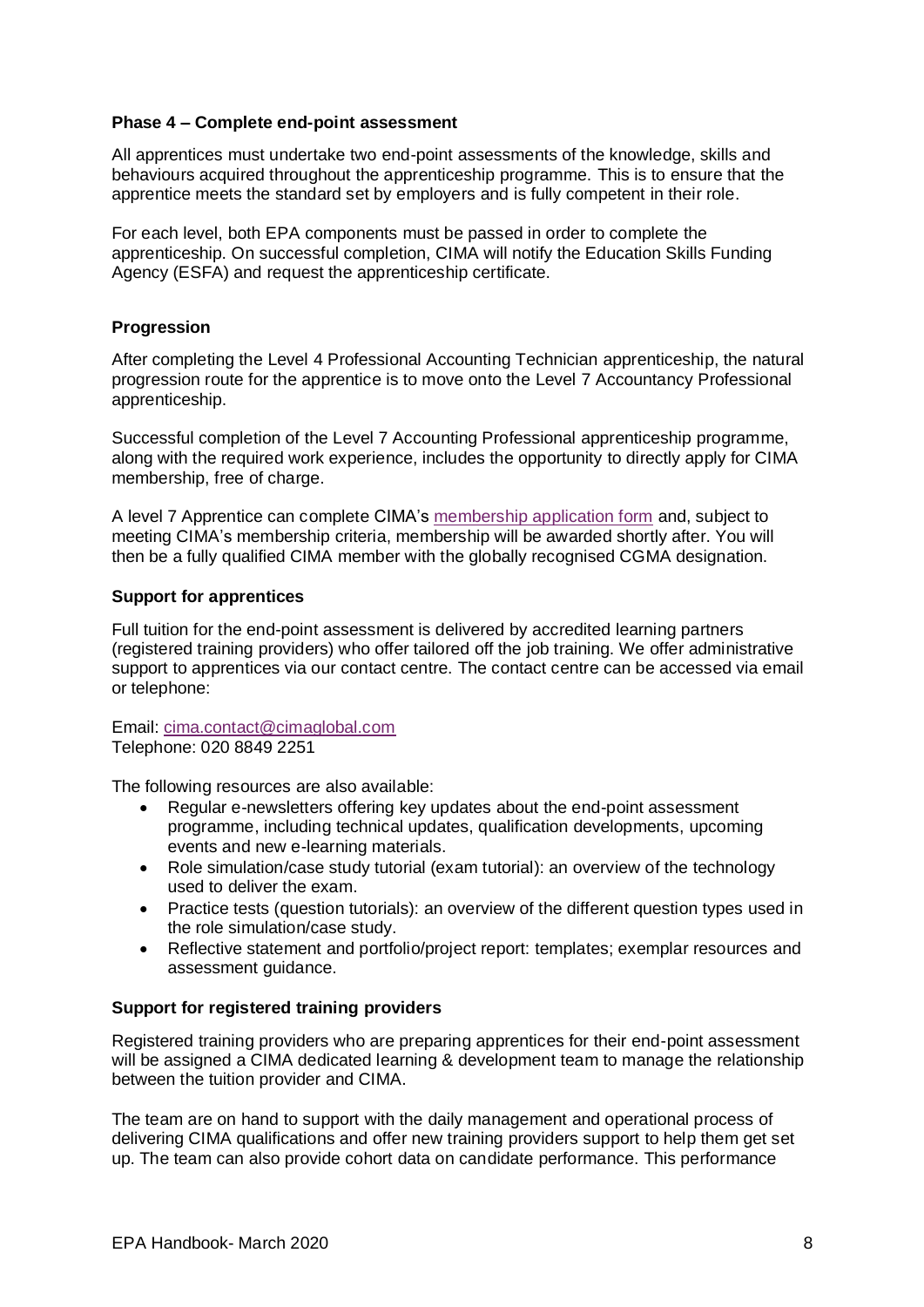data will enable training providers to assess the effectiveness of their course planning and delivery. This information may feed into future course development to improve outcomes.

#### **Support for employers**

We support employers sponsoring apprentices via our team of Business Development Managers (BDM) and apprenticeship coordinator; each employer will have a nominated contact in the team. BDMs are equipped to answer end-point assessment related queries, offer advice and provide employer support where necessary.

The BDM can provide links to registered training providers if one has not already been selected, as well as offer guidance on the process to register apprentices for their end-point assessment. Both the apprenticeship co-ordinator and BDM will work with the relevant training provider account managers to provide support required to help progress apprentices through their end-point assessment.

Further information for employers can be found on the dedicated end-point assessment webpage [www.cimaglobal.com/EPA](http://www.cimaglobal.com/EPA)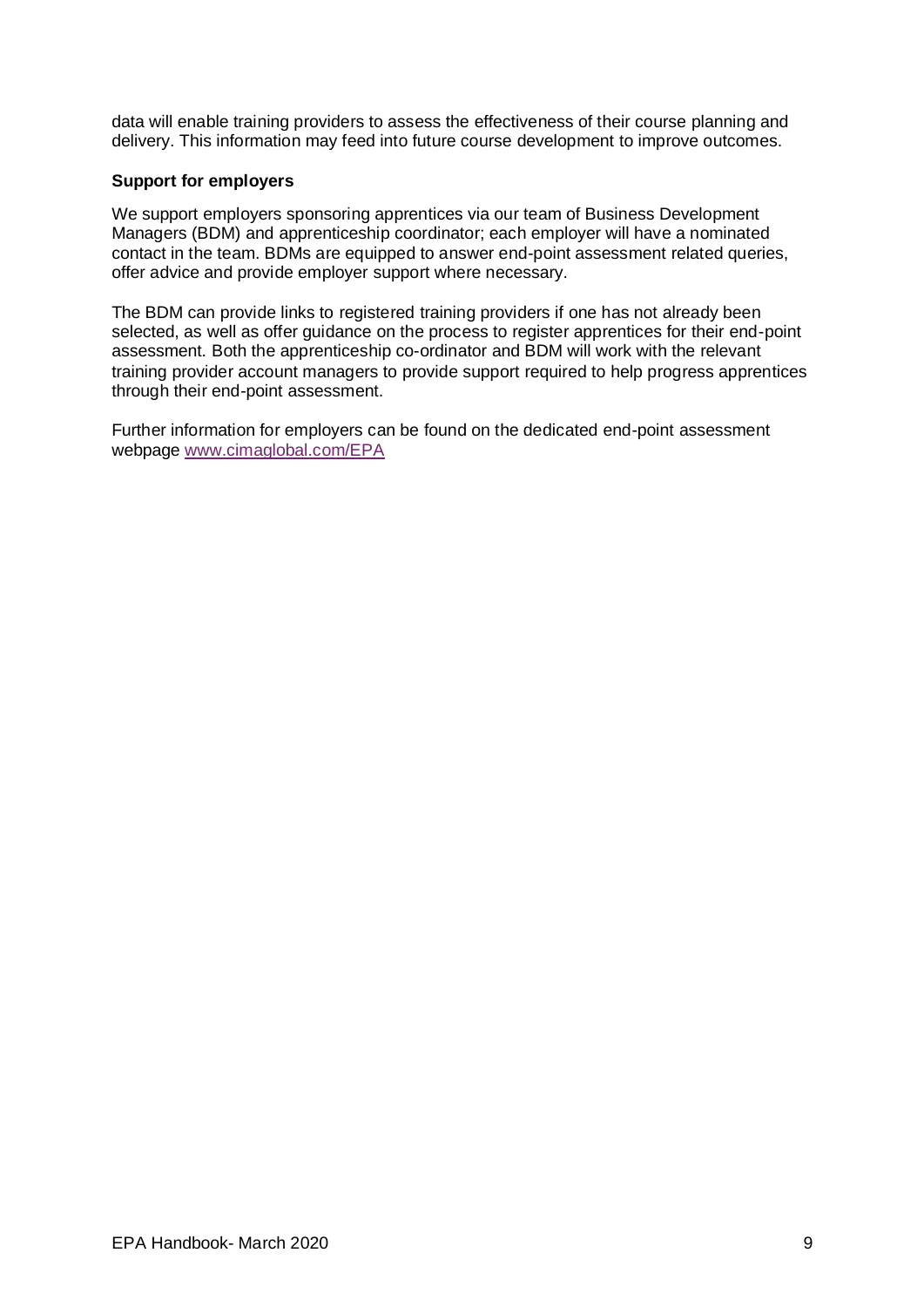## 4. Policies and procedures

#### **End-point assessment exam scheduling terms and conditions**

The terms and conditions for assessment bookings, reschedules, cancellations, refunds and resits/retakes can be found [here.](https://www.cimaglobal.com/Documents/Apprenticeships/CIMA%20Exam%20Scheduling%20Terms%20and%20Conditions_5.0_November%2019.docx)

#### **Resits and retakes**

Apprentices should only be entered for the end-point assessment when both the training provider and employer consider the apprentice to be well prepared and expected to pass the assessment.

There are no maximum number of attempts at the end-point assessment. However, if the apprentice fails one assessment component, it must be reattempted and passed within 12 months of the date that the other assessment component was passed. In the event that the 12-month period expires before the failed assessment is passed, the apprentice must reattempt both assessment components.

Both retakes and resits may not be covered by the government funding (levy), so the apprentice should discuss with their employer who is eligible to pay for any additional fees associated with a resit or retake.

#### **Retake**

When an apprentice is unsuccessful in one or both elements of EPA and requires further support and additional learning in order to pass. In this circumstance, an apprentice should discuss their performance with their tutor and employer. From this discussion, an appropriate revision plan for the apprentice should be put in place, and completed in full, before a re-take attempt is made.

#### **Resits**

This is when an apprentice does not require any further support or additional learning in order to pass and is simply just re-sitting the assessment, after marginally failing an assessment attempt.

#### **Special accommodation**

CIMA welcomes entries from apprentices with disabilities, learning difficulties or special requirements. We are able to provide reasonable adjustments, such as extra exam time, as appropriate to individual needs. Reasonable adjustments must not, however, affect the reliability or validity of assessment outcomes, nor must they give the learner an unfair advantage over other learners undertaking the same or similar assessments. As the needs and circumstances of each learner are different, any request for a reasonable adjustment will be considered on a case-by-case basis. Evidence of need will be required from a physician or other qualified healthcare professional. Further details of how to apply for special accommodations can be found [here.](https://www.cimaglobal.com/Documents/Apprenticeships/EPA%20Special%20accommodations_active%20policy_Aug%2018_1.0.pdf)

#### **Special consideration**

Special consideration forms a key part of ensuring that exams are fair. CIMA has a process in place which allows an apprentice to apply for special consideration if their exam performance was adversely affected by mitigating circumstances shortly before or on the day of the exam. Special consideration is a post-exam adjustment to a mark or grade to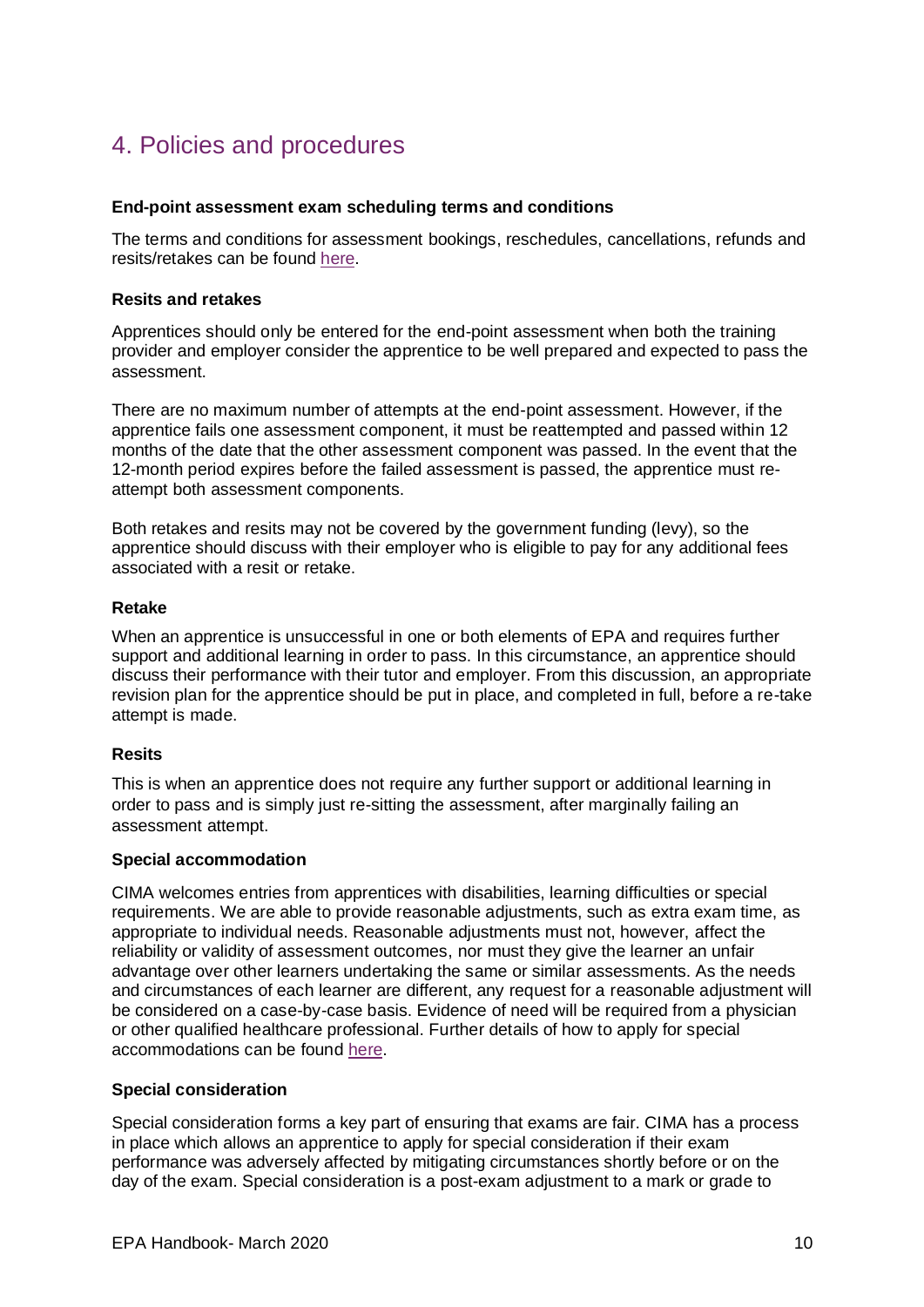reflect temporary illness, injury, recent bereavement of a close family member or other adverse circumstances which may have disadvantaged an apprentice's ability to take an assessment or demonstrate their normal level of attainment.

Special consideration can only go some way towards compensating an apprentice who has been disadvantaged due to unavoidable circumstances beyond their control. It is not always possible to reflect what might have been achieved in more favourable circumstances.

Only minor adjustments can be made to the overall grade awarded without undermining the standard of the exam. Similarly, where an exam requires a competence, criterion or standard to be met fully it may not be possible to apply special consideration.

The application process for special consideration takes the features of the different components of end-point assessment into account. Please refer to the [special consideration](https://www.cimaglobal.com/Documents/Apprenticeships/EPA%20Special%20Consideration_active%20policy_Aug%2018_1.0.pdf)  [policy](https://www.cimaglobal.com/Documents/Apprenticeships/EPA%20Special%20Consideration_active%20policy_Aug%2018_1.0.pdf) for further details about what rules apply to a specific assessment.

#### **Challenges to assessment results**

CIMA cannot adjust results after the assessment process is complete or results are published. CIMA's results process is overseen by our governance committee - CGMA Examination Board. The CGMA Examination Board ensure due process is followed and all necessary quality assurance checks are undertaken during the marking process to ensure accurate and reliable results.

CIMA does not accept challenges to results based on academic judgement or once results have been approved by our governance committee. If an apprentice feels their end-point assessment performance in either component was adversely affected by mitigating circumstances, please refer to the guidance issued in CIMA's special consideration policy.

Please note an application for special consideration must be received by the specified deadline and before exam results are issued.

#### **Results enquiry service**

If an apprentice feels their assessment outcome does not reflect their performance, they can submit an enquiry of results via the CIMA contact centre. CIMA's results enquiry service includes a check of all processes and procedures leading to the issue of the outcome. The service does not include a review of the original marking.

#### **Appeals**

If an apprentice is not satisfied with the response to their result enquiry or has concerns about the way their case has been handled, they can submit an appeal. All appeals should be submitted in writing to CIMA's contact centre. CIMA will escalate the appeal to CIMA's governance committee – the Appeals Panel. It is the committee's role to ensure the policy and process is implemented fairly and consistently. Please note the outcome of a complaint will not always result in a grade change if the Panel are satisfied due process has been followed.

#### **Misconduct (testing irregularities and unfair practice)**

CIMA reserve the right to take appropriate action if an apprentice fails to comply with CIMA's exam scheduling terms and conditions. We also reserve the right to invalidate or withhold results when, in our judgment, there is reasonable grounds to question the validity of an assessment result when testing irregularities occur. Testing irregularities refer to events that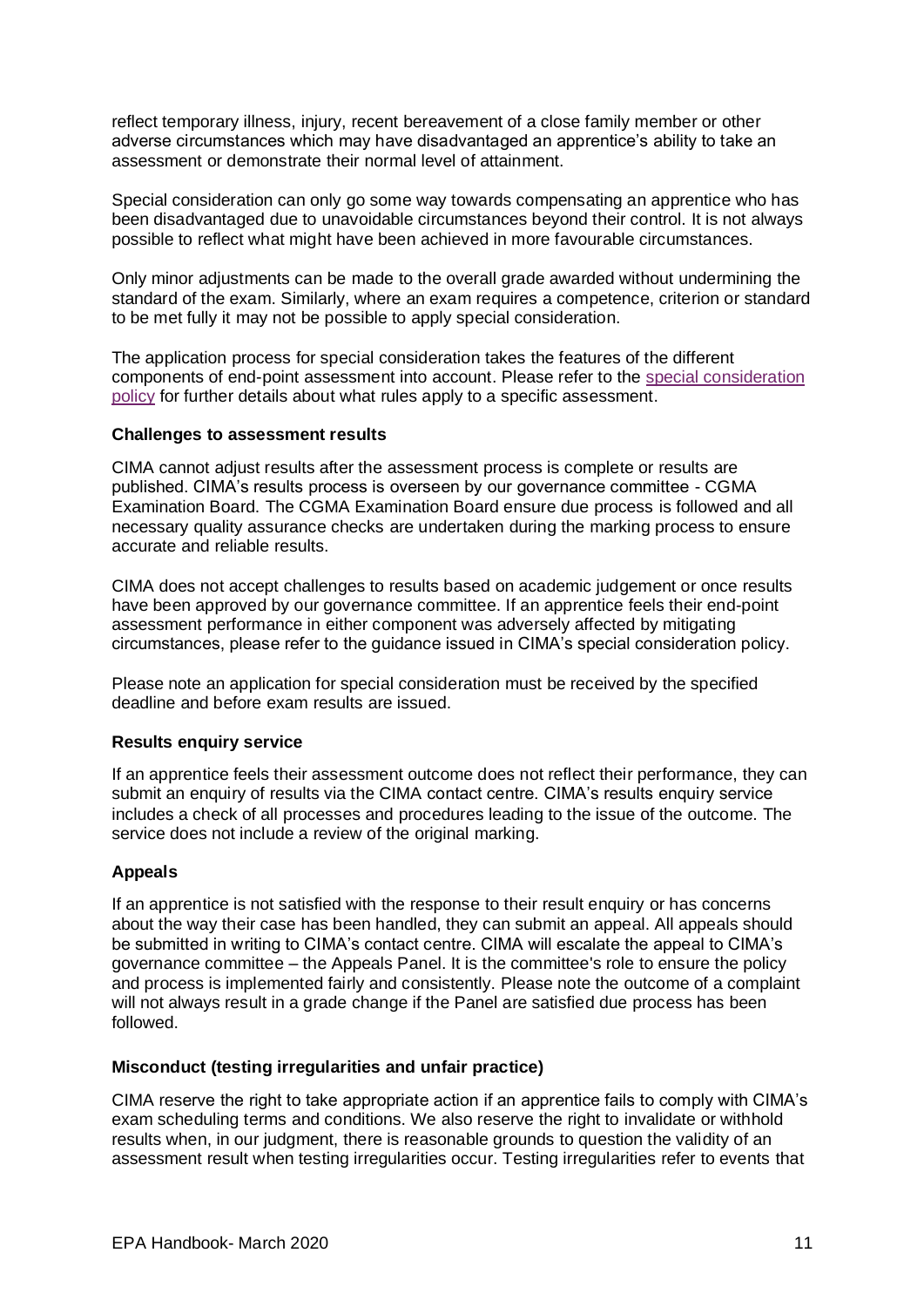affect the administration of an exam or the authenticity of any part of the end-point assessment.

Unfair practices include:

- plagiarism or falsification which is copying directly from any other source without referencing the original source, taking or using another person's thoughts, work or ideas as your own
- duplication of (copying) all or parts of work produced and submitted by someone else
- allowing someone else to produce all or parts of your work
- using custom writing services which includes the use of any service which produces custom materials for a fee or other benefit.

#### **Misconduct disciplinary process**

In the event that a case of misconduct is raised against an apprentice, due to a breach of the exam scheduling terms and conditions, testing irregularities or other unfair practices, CIMA's Appeals panel may refer the case to CIMA's professional conduct department for further investigation. If the case is upheld and misconduct is proven the apprentice may face disciplinary action and further sanctions. Such as withdrawal of the CIMA Apprenticeship status and/or CIMA student or member status.

The institute of apprenticeships and the relevant employer and tuition provider may also be notified of misconduct cases.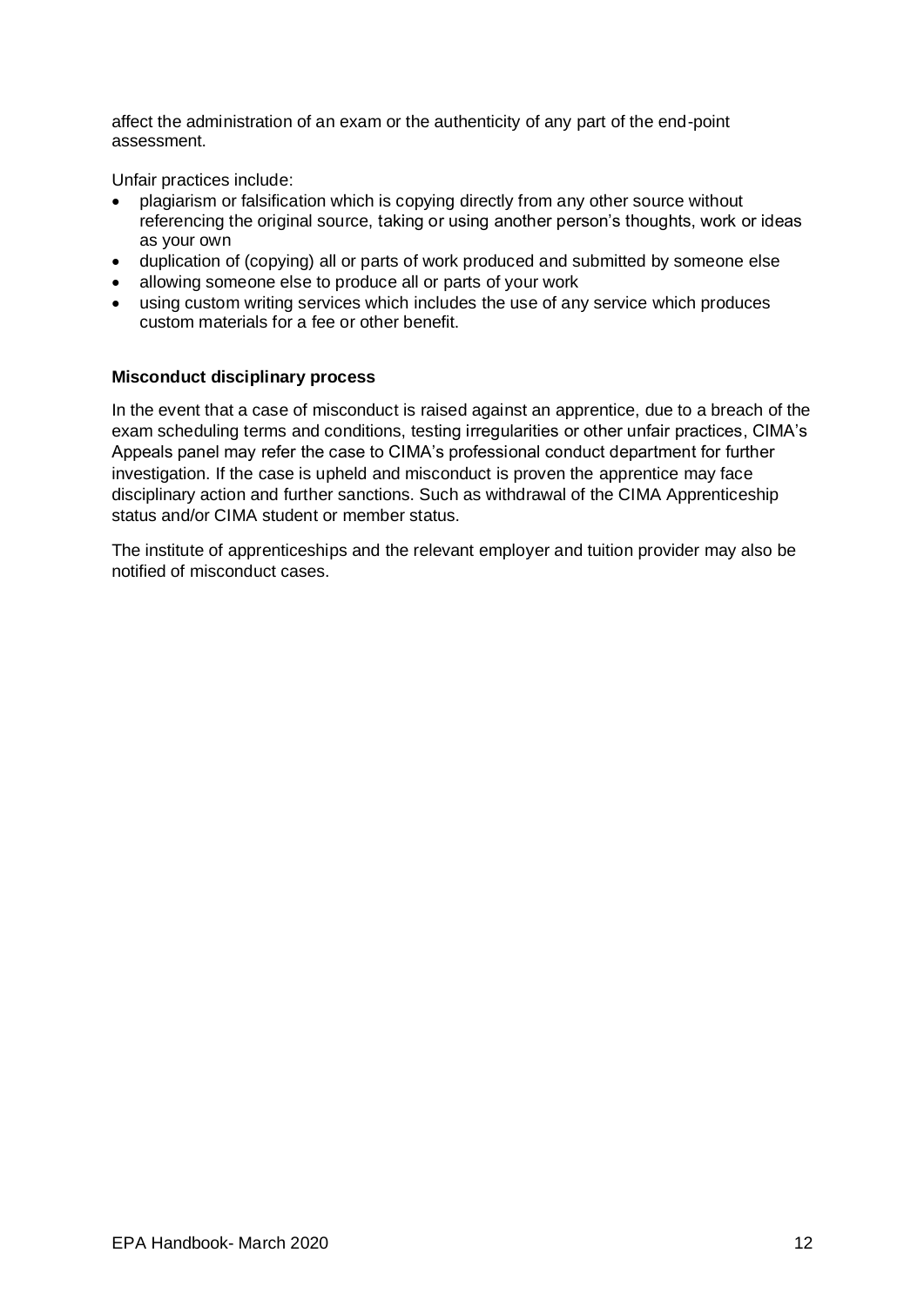## 5. Level 4 EPA1 – role simulation exam

## 5.1 Exam purpose

CIMA has designed an exam that delivers an authentic simulation of core tasks undertaken by an apprentice in the workplace. This case study-style exam will assess the apprentice's ability to analyse and respond to a typical set of business-related tasks through a simulation that reflects activities undertaken in a typical role at this level of competence. Simulated business issues provide the opportunity to evaluate the apprentice's competence in a broader context, beyond the potential scope of their role.

The exam is synoptic drawing upon all aspects of the apprentice's knowledge, skills and behaviours throughout the apprenticeship programme. The apprentice is expected to demonstrate their familiarity with the context and interrelationships between the different knowledge areas of the standard. This reflects the cross-functional working required in the workplace.

Pre‐seen material is provided to the apprentice a number of weeks before the exam and will also be available during the exam. Prior study and analysis of the pre‐seen material provides the knowledge base and industry context from which the apprentice can respond to the unseen material and exam requirements.

#### **Core activities**

CIMA has identified six core activities which allow apprentices to demonstrate their competence and prove that they can do the job. These are:

- A. Preparing and using costing information
- B. Preparing budgets and assessing approaches to budgeting
- C. Providing and interpreting information to support short-term decision-making
- D. Evaluating performance using management information and financial statements
- E. Recording financial transactions and adjustments
- F. Providing information to assist the preparation of financial statements

The six core activities will be assessed in every examination. By their nature, the core activities are synoptic, requiring the apprentice not only to have the knowledge but also to draw upon multiple skills and behaviours (see the standard) to complete the tasks in the exam.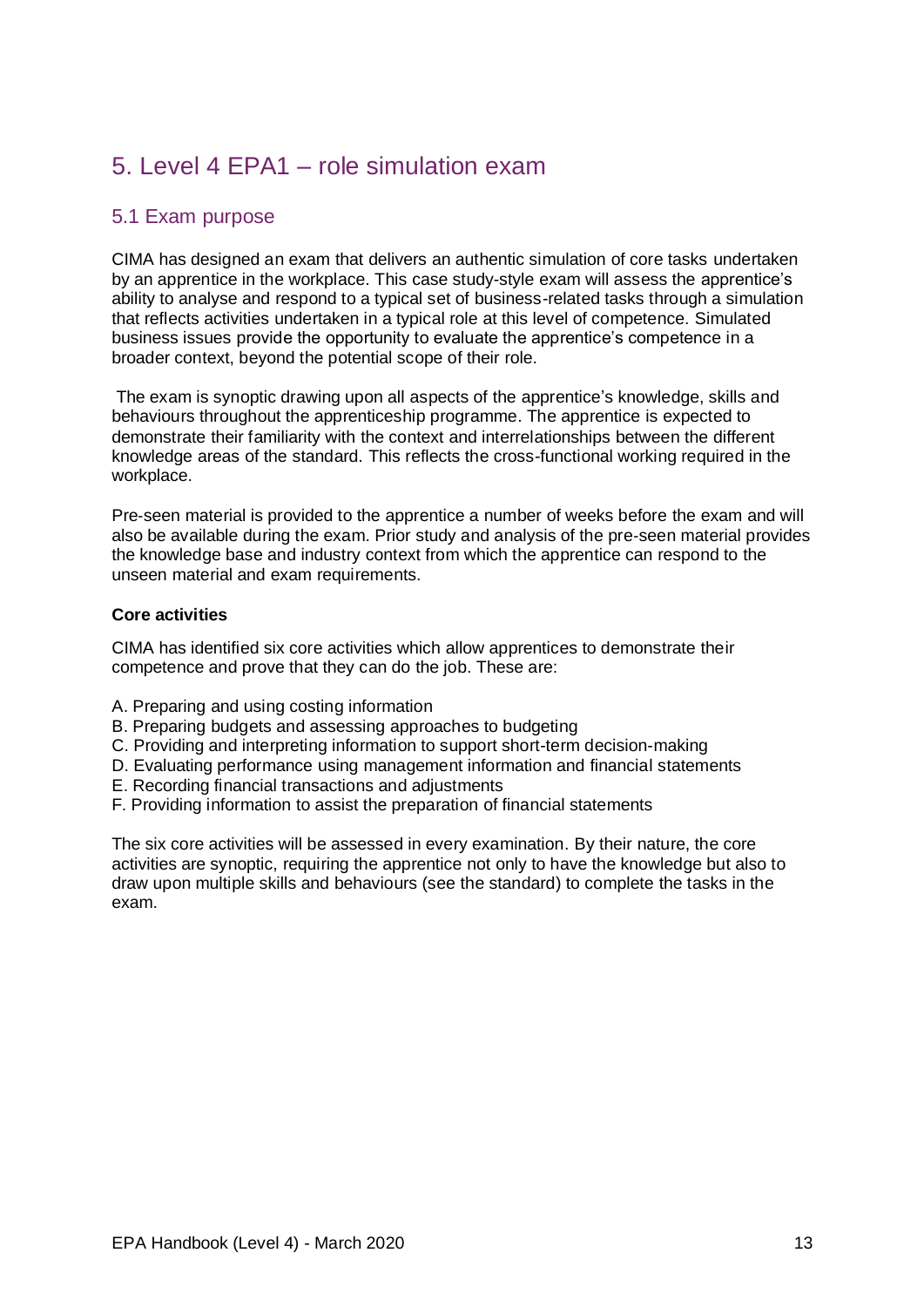## 5.2 Exam format

The exam will be delivered on computer and taken under timed controlled conditions at a Pearson VUE approved test centre.

There are four main tasks made up of several sub-tasks. and a mixture of objective test questions (OTQ) and constructed response (CR) items. Apprentices will have up to three hours in total to complete the exam, each task is typically 45 minutes.

Task 2 Task 3 Task 4 Task 1 30TQ 3 OTO 3 OTO  $1$  CR 2 CR 2 CR  $2CR$  $-$  One task assesses costing (A) and/or budgets (B)  $(25$  marks) Either: Decision (20 marks) making (C) or  $-$  One task assesses financial transactions (E)  $(25$  marks) Evaluating and/or preparation of financial statements  $(F)$ performance (D) (5 marks) - One task assesses decision making (C) or  $(15$  marks) Will include evaluating performance (D) **husiness** communication AND any of A, B, E or F  $(10 \text{ marks})$ 

### Every examination will follow a similar format:

#### **Exam item types**

A range of item types will be used in the role simulation exam. OTQs include multiple choice, multiple response, number entry and drag and drop items. Constructed responses are either standard essay-type questions or more advanced versions, which allow for some long-form calculations and tabulation of data.

An exam tutorial is available on the CIMA website and in the test centre immediately before the exam to allow apprentices to familiarise themselves with the different item types and computer software used in the exam. You can access the tutorial [here.](https://home.pearsonvue.com/cima/questiontutorials)

#### **Pre-seen material**

Pre-seen material will be provided in advance of the exam to tuition providers and apprentices. It is used to provide the apprentices with sufficient background information for them to immerse themselves in the scenario and role assigned to them and respond immediately to the tasks presented in the exam. Both financial and non‐financial data will be provided. The pre-seen material may include a range of documents including, but not limited to:

- Organisation background and history
- Industry background
- Budgets
- Costing schedule
- Product information
- Extracts from the annual report and/or financial statements
- Organisation charts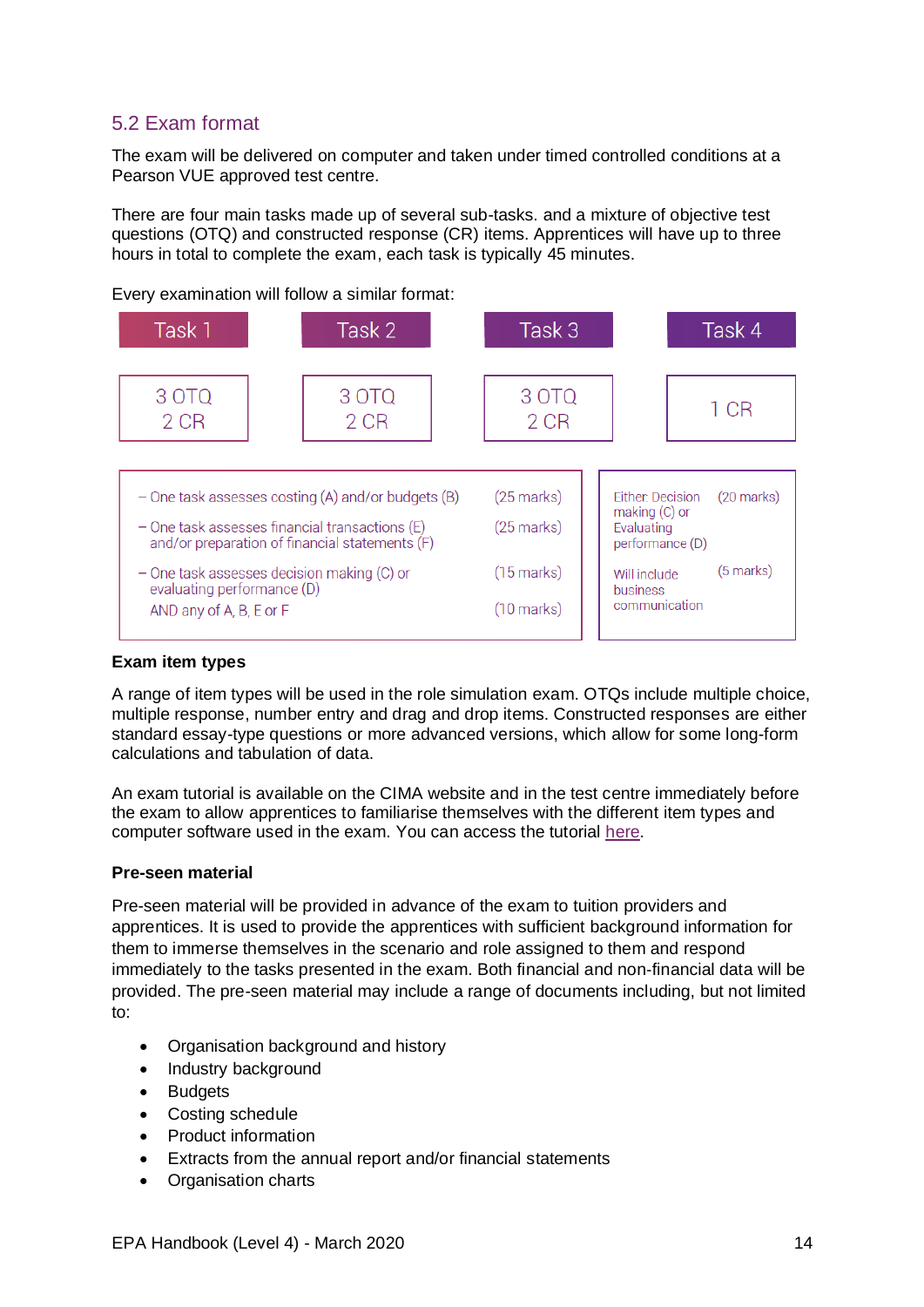- Correspondence emails, memos etc.
- Slide presentations

The end of the pre-seen material will be the starting point for all versions of the exam based on it. A searchable version of the pre-seen material will be available in a pop‐up window in the test driver for the duration of the exam. Apprentices should not need to consult the preseen material often during the exam – it is primarily provided for reference and reassurance. The same pre-seen will be used for all exams within a 12-month period. Apprentices will not be disadvantaged if they have not sat a previous version of the exam and vice versa. Fresh information will be provided during the exam and apprentices will need to respond to this. Pre-prepared answers, which do not take the new information provided into account, will not score highly.

The latest pre-seen material can be downloaded from [the EPA pages.](https://www.cimaglobal.com/Our-locations/UK/Apprenticeships/epa/)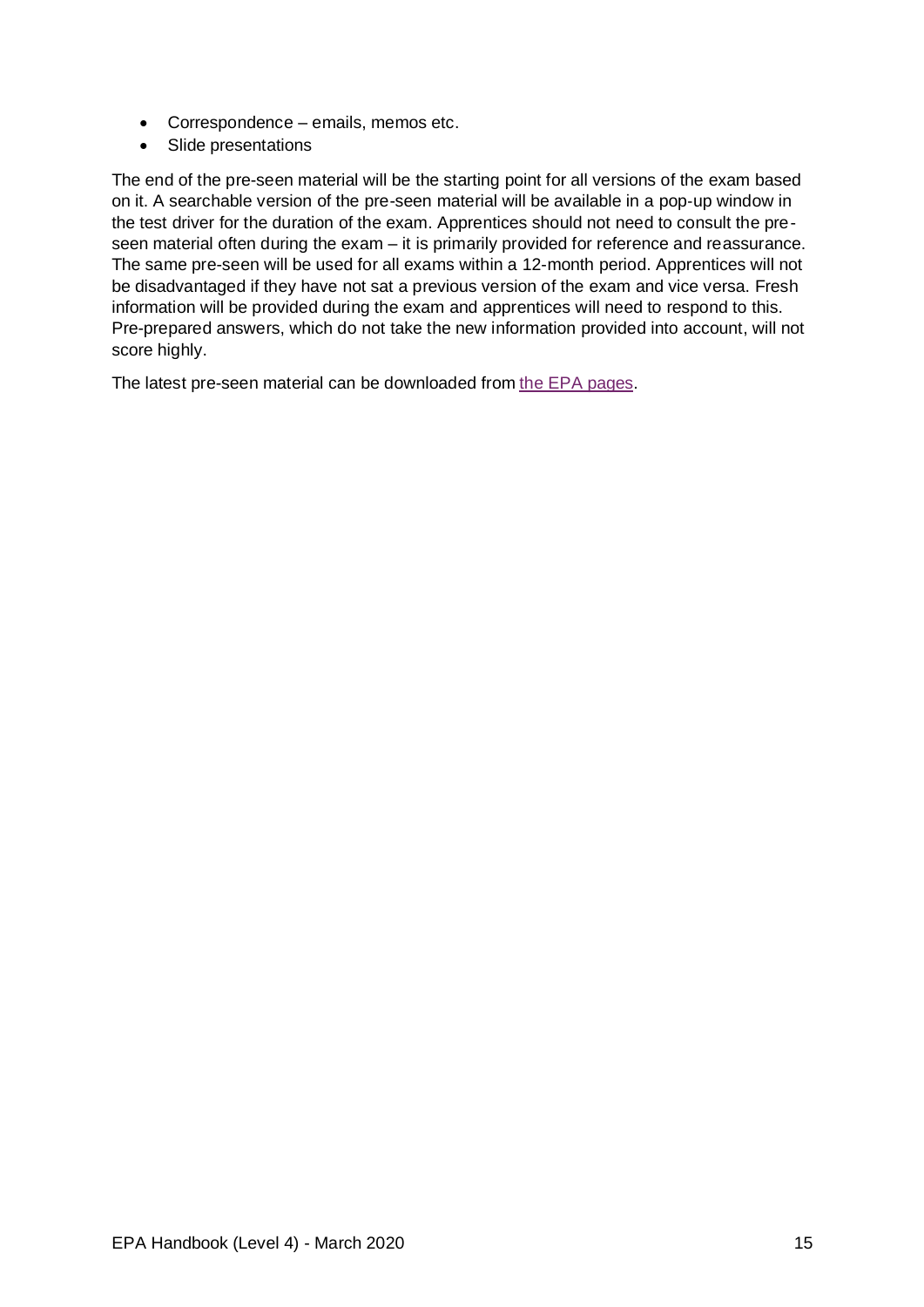### 5.3 Taking the exam

The role simulation exam is available four times a year, with results released six weeks after the exam. Result records will be available on MyCIMA. The exam timetable will be published a year in advance and the full timetable can be found [here.](https://www.cimaglobal.com/PageFiles/745294417/Level%204%20EPA1%202020%20exam%20timetable_external_v.1.0-1.pdf)

CIMA works in partnership with Pearson VUE to deliver computer-based exams in a secure environment. The Pearson VUE networks provides access to over 5000 exam centres worldwide and over 264 test centres located in England. This means CIMA students can take their end-point assessment exam and continue their studies at a location convenient to them. During the online scheduling process the apprentice will be directed to the Pearson VUE website where they can select a suitable test centre.

#### **Scheduling the role simulation**

The role simulation can be scheduled and managed using CIMA's online secure assessment platform and personalised student account MyCIMA. An apprentice can book and reschedule their role simulation/case study exam by logging into their MyCIMA account. Alternatively, an apprentice can schedule their exam over the phone by calling the CIMA contact centre on +44 (0)20 8849 2251. Before scheduling an exam, please refer to CIMA's exam scheduling terms and conditions.

#### **End-point assessment terms and conditions**

Apprentices are required to read and agree to the exam scheduling terms and conditions and the EPA general terms and conditions prior to scheduling their role simulation/case study exam and submitting their reflective statement and portfolio/project report for review.

- [EPA general terms and conditions](https://www.cimaglobal.com/Documents/Apprenticeships/EPA%20general%20terms%20and%20conditions_1.0_Oct%202018.docx)
- [Exam scheduling terms and conditions](https://www.cimaglobal.com/Documents/Apprenticeships/CIMA%20Exam%20Scheduling%20Terms%20and%20Conditions_5.0_November%2019.docx)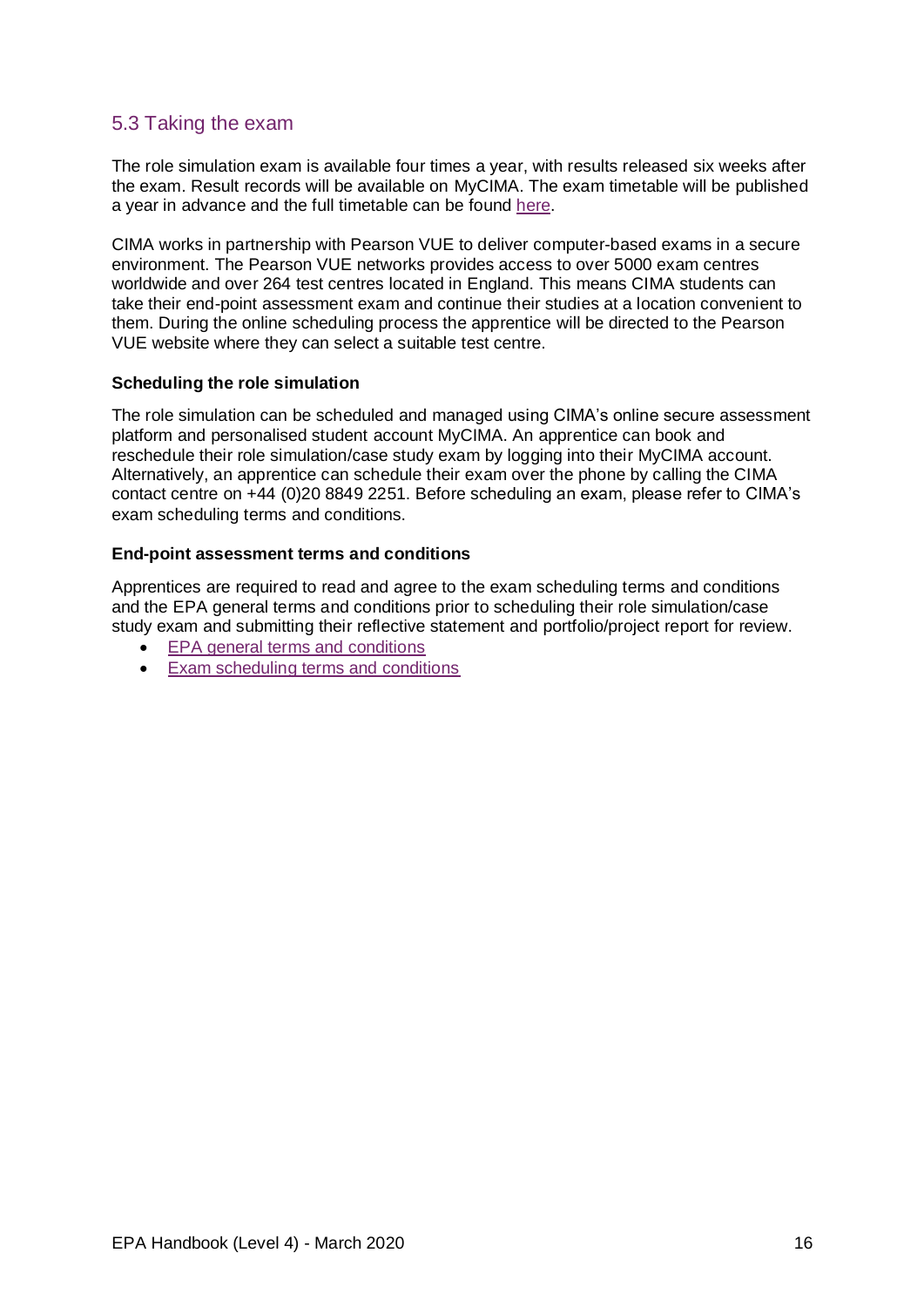## 5.4 Support

#### **Study resources**

- Role simulation grade descriptors
- Exam tutorial: an overview of the technology used to deliver the exam.
- Practice tests (question tutorial): an overview of the different question types used in the role simulation.
- Previous exams with suggested solutions and examiner's reports

#### **Special accommodation**

For those who meet the eligibility criteria, CIMA, through Pearson VUE, will provide special accommodations (reasonable adjustments) for the role simulation exam. The apprentice will not be charged for the costs of these reasonable accommodations or adjustments. An apprentice can bring a number of comfort aids such as medicines to examinations (test centres) without prior approval. A full list of permitted items can be found online at [www.pearsonvue.com/accommodations.](http://www.pearsonvue.com/accommodations)

#### **Special consideration**

Apprentices taking the role simulation exam are eligible to apply for special consideration due to mitigating circumstances beyond their control shortly before or on the day of the exam. Further guidance on how to apply for special consideration can be found [here.](https://www.cimaglobal.com/Documents/Apprenticeships/EPA%20Special%20Consideration_active%20policy_Aug%2018_1.0.pdf)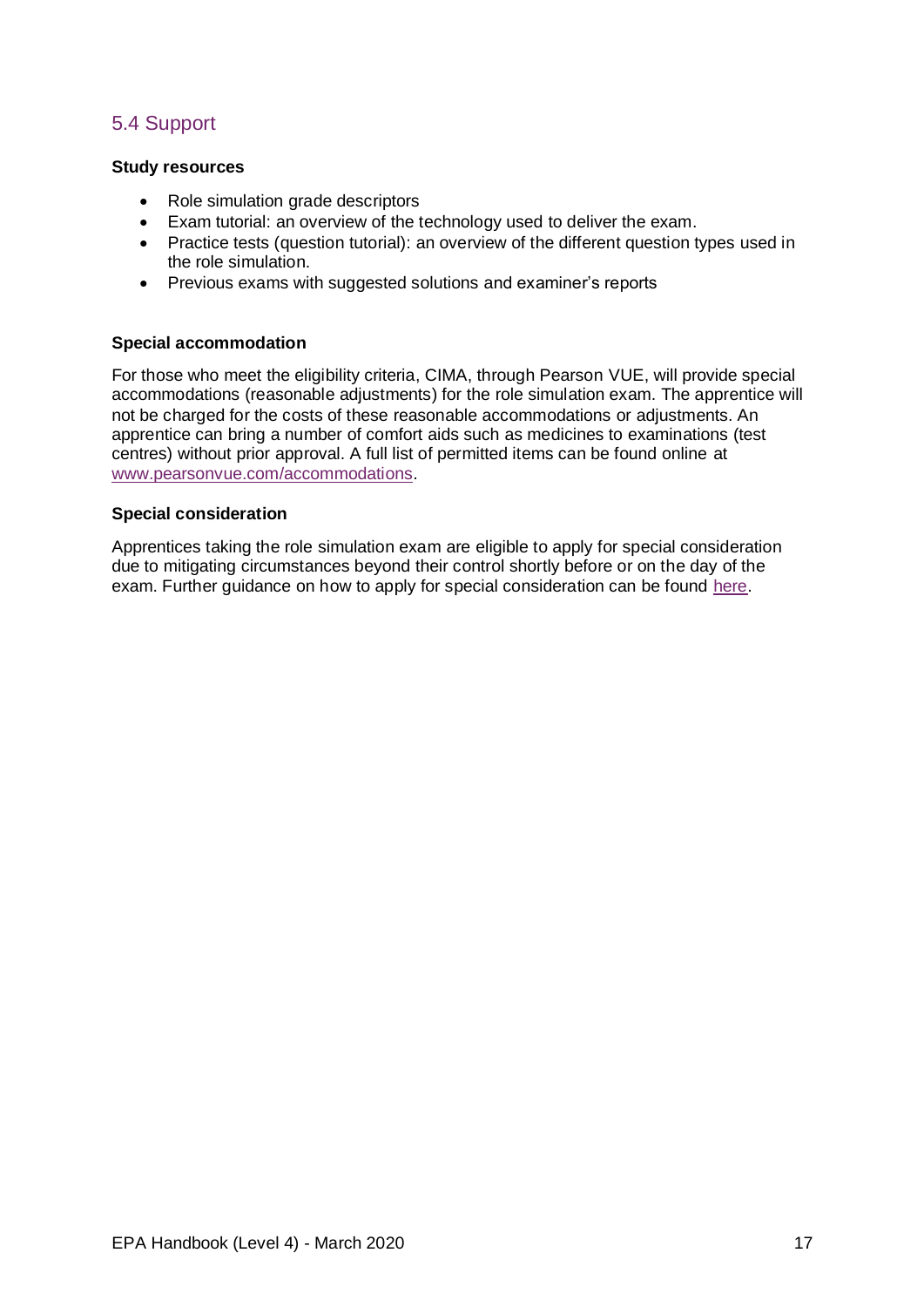### 5.5 Marking, results and feedback

#### **Results and feedback**



The overall grade for the Level 4 role simulation exam is a fail, pass or distinction:

Apprentices achieving a pass grade will **not** be eligible to retake or resit the role simulation exam to improve their grade. It is important to recognise that apprentices achieving a pass grade are already demonstrating a high level of competence against the national standard and have met the requirements set for passing that element of the end-point assessment award of the apprenticeship.

CIMA also provides [grade descriptors](https://www.cimaglobal.com/Documents/Apprenticeships/New%20Grade%20Descriptors.pdf) which include pass and distinction criteria. Descriptors provide a clear and consistent way of describing different levels of attainment against the role simulation exam assessment outcomes and core activities. The descriptors are based on the knowledge, skills and behaviours expected of a Level 4 Professional Accounting Technician.

The descriptors offer a consistent way to describe how well an apprentice performed in the exam or can be used to identify where performance may have fallen short of the national standard. Further information about how to interpret end-point assessment results and feedback can be found at end-point assessment results page. Pre and post exam support resources will also be available from the end-point assessment website.

#### **Marking approach**

The role simulation exam will be delivered on computer at Pearson VUE testing centres. The exam uses objective test questions which will be autoscored by computer and constructed response items which will be marked by experienced assessors. Results will be available within six weeks.

Exam responses are assessed at a standard that can be reasonably expected of an apprentice after completing a minimum of 12 months on-programme learning and work experience. Assessment decisions will be based on the quality of exam responses; how well the apprentice has addressed task requirements and applied their knowledge to the scenario presented in the pre-seen material and exam. Independent assessors will use grade descriptors and a detailed marking scheme to inform their decision and ensure they are applying their professional judgement consistently. All apprentices will be treated fairly regardless of the employer profile, type or size of organisation they work in.

All end-point assessment decisions are subject to rigorous internal quality assurance processes (standardisation and verification activities) before results are issued. CIMA reserves the right to undertake additional checks following the marking process to investigate any testing irregularities.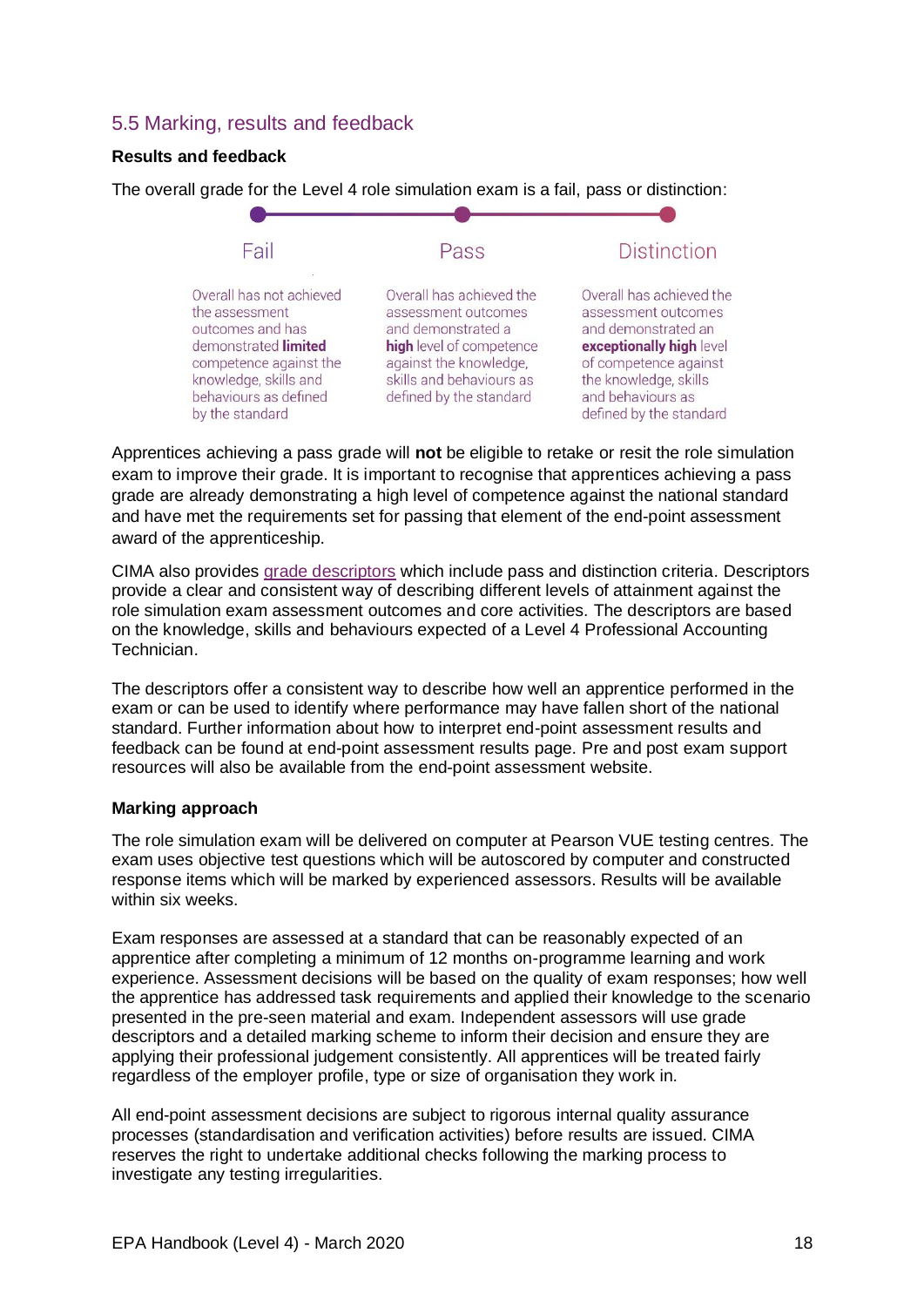## 6. Level 4 EPA2 – reflective statement and portfolio

#### 6.1 Purpose

The purpose of the reflective statement and portfolio is for the apprentice to claim competence against the knowledge, skills and behaviours acquired through their practical work experience. They do this by producing reflective statements which demonstrate the skills and behaviours supported by a portfolio of evidence to validate their claims.

The completion of a reflective statement and portfolio provides an opportunity for the apprentice to demonstrate competency at the required level, as it relates to their own role and organisation. At the end of the full apprenticeship programme, the apprentice will have a list of substantial achievements to add to their CV.

The apprenticeship programme should encourage apprentices to be inspired, motivated and challenged; and enable them to make informed decisions about further learning opportunities and career pathways.

The apprentice will be able to confidently:

- 1. Draw together their skills, knowledge and understanding from across the full breadth of study and practical experience to tackle real life business tasks, challenges or issues.
- 2. Demonstrate how they can add value to an organisation.
- 3. Evidence a range of significant and challenging tasks they can perform to a consistently high national standard.
- 4. Explain why they have chosen a particular course of action.
- 5. Reflect on their own performance process, outcomes and lessons learned.

#### **Core activities**

CIMA has identified 7 core activities which allow apprentices to demonstrate their competence and prove that they can do the job. These are:

- A. Preparing and using costing information
- B. Preparing budgets and assessing approaches to budgeting
- C. Providing and interpreting information to support short-term decision-making
- D. Evaluating performance using management information and financial statements

E. Recording financial transactions and adjustments

F. Providing information to assist the preparation of financial statements

G. Contributing to organisation's corporate social responsibility (CSR) objectives and activities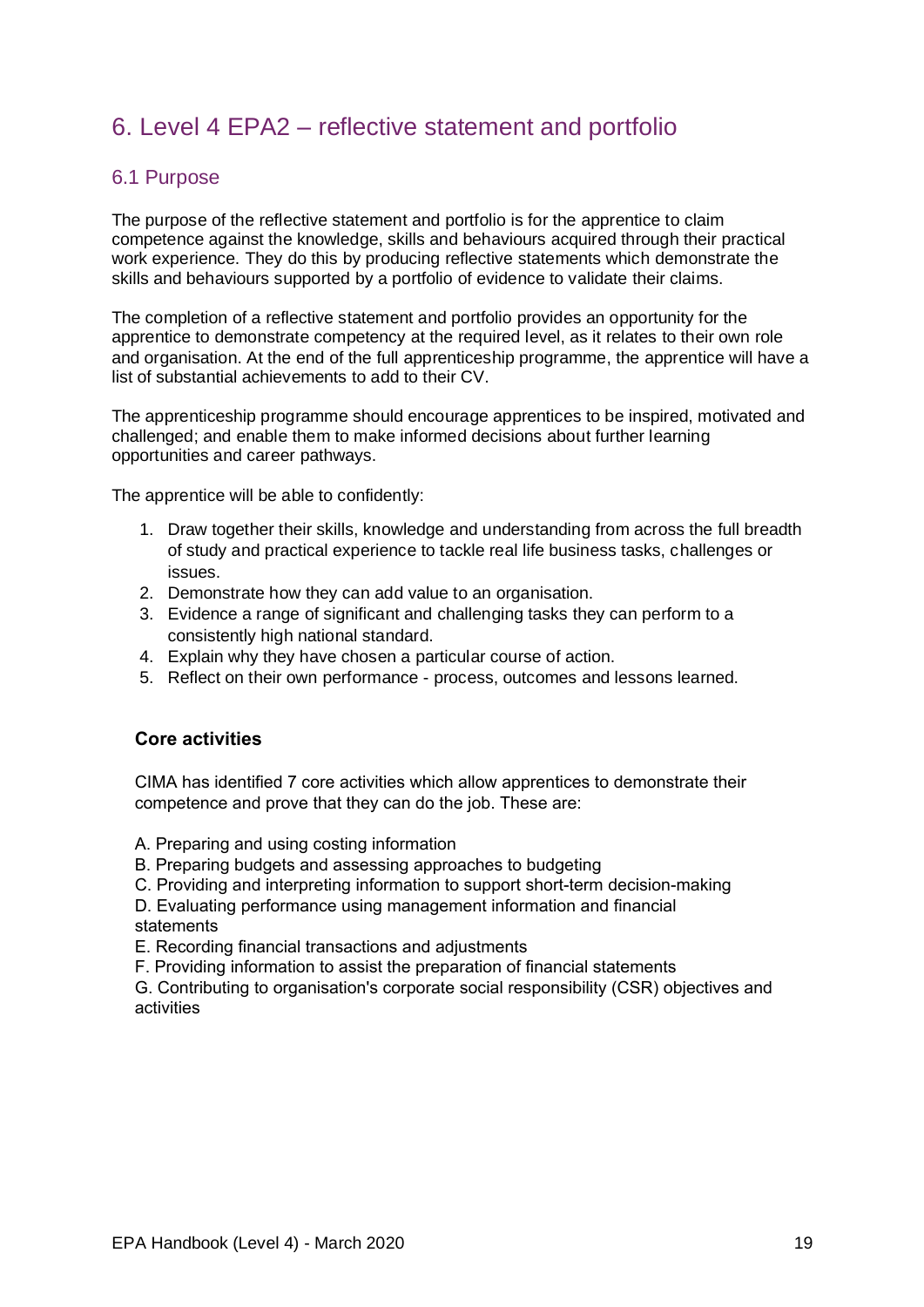## 6.2 Format

#### **Reflective statement template**

Reflection is a purposeful activity that can be quite challenging and often takes lots of practice to get it right. To guide apprentices through their journey of self-discovery, CIMA has provided a [task writing template](https://www.cimaglobal.com/Documents/Apprenticeships/Reflective_statement_task_writing_template.docx) to help structure the reflective statements. Included in the template are some prompts for the apprentices to consider when drafting their reflective statement. These prompts will help them to explain the knowledge, skills and behaviours they have acquired and mastered during their apprenticeship journey. To produce a reflective statement an apprentice must carefully consider what they have learned during their whole apprenticeship programme and how they might apply these experiences going forward, when faced with a new challenge or different context.



The task writing template requires apprentices to use the STAR model to:

- 1. Give a brief description of the task and their role
- 2. Explicitly state which skill(s) and/or behaviour(s) they are claiming competence for.
- 3. Refer to the evidence in their portfolio to justify their competence claim.
- 4. Indicate lessons learned and future changes

There is a minimum limit of 800 words and a maximum limit of 1200 words for each significant and challenging task using the task writing template. For more information please refer to the [reflective statement guidance.](https://www.cimaglobal.com/Documents/Apprenticeships/Reflective%20statement%20guidance.pdf)

#### **Quality of the reflective statements**

As well as mapping and demonstrating the skills and behaviours marks will be awarded for the overall quality of the response to each prompt question in the star template. Apprentices are encouraged to familiarise themselves with these grade [descriptors](https://www.cimaglobal.com/Documents/Apprenticeships/L4%20EPA2%20Performance%20descriptors.pdf) to develop fully competent responses.

#### **Skills and behaviours supporting guidance**

There are seven skills and five behaviours that the apprentice must evidence, as prescribed by the standard:

| <b>Skills</b>               | <b>Behaviours</b>    |
|-----------------------------|----------------------|
| Analysis                    | Adaptability         |
| Communication               | Adding value         |
| Leadership                  | Ethics and integrity |
| Planning and prioritisation | Proactivity          |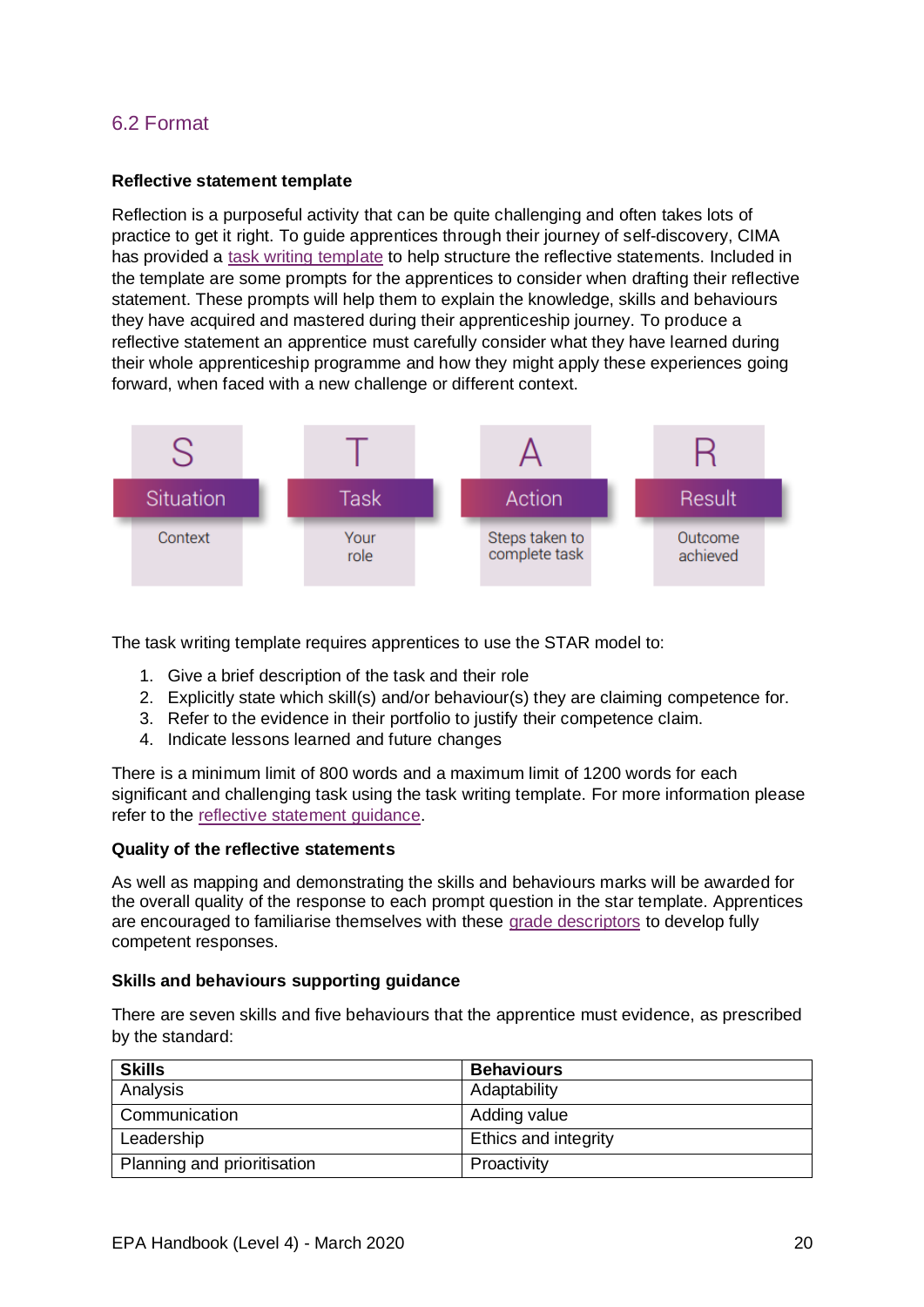| Produces quality and accurate information | Professional scepticism |
|-------------------------------------------|-------------------------|
| Team working and collaboration            |                         |
| Uses systems and processes                |                         |

Practical examples of how to demonstrate these skills and behaviours in the workplace can be found in the supporting guidance [here.](https://www.cimaglobal.com/Documents/Apprenticeships/L4A_skills_and_behaviours.pdf) It is recommended that apprentices familiarise themselves with the contents of this document before writing their reflective statement.

#### **Examples of acceptable portfolio evidence**

| <b>Direct</b>     | Examples of direct evidence may include:                                  |  |
|-------------------|---------------------------------------------------------------------------|--|
| evidence          | Work outputs<br>$\bullet$                                                 |  |
|                   | Projects or work-based assignments<br>$\bullet$                           |  |
| This list is not  | Minutes of meetings, action plans, progress reports<br>$\bullet$          |  |
| exhaustive        | Internal and external correspondence<br>$\bullet$                         |  |
|                   | Video or audio recordings<br>$\bullet$                                    |  |
|                   | Recording or written notes from a workplace mentor observing<br>$\bullet$ |  |
|                   | an Apprentice's performance                                               |  |
| Indirect          | Examples of indirect evidence may include:                                |  |
| evidence          | Witness statements from people within or outside the<br>$\bullet$         |  |
|                   | organisation but the witness must be linked to the activity               |  |
| This list is not  | and reflective statement and take into account the sub criteria           |  |
| exhaustive        | skills and behaviours.                                                    |  |
|                   | Attendance on courses/training activities relevant to the skills          |  |
|                   | e.g. completing CIMA's certificate in Business accounting or              |  |
|                   | another professional bodies assessment as part of the on-                 |  |
|                   | programme learning examination route.                                     |  |
|                   |                                                                           |  |
|                   | Membership of related committees or outside organisations.                |  |
|                   | Appraisal documentation:                                                  |  |
|                   | Feedback from supervisor should relate to the specific task and           |  |
|                   | claims made in the reflective statement by the apprentice.                |  |
|                   | Avoid general character statements. For example, if an                    |  |
|                   | apprentice is 'proactive' what specific action have they taken?           |  |
| <b>Witness</b>    | Witness statements may come from internal or external stakeholders        |  |
| <b>statements</b> | e.g. peers, customers, clients, supervisor, line manager, suppliers       |  |
| used as indirect  |                                                                           |  |
| evidence          | A note from the apprentice to say that this is supported by their         |  |
|                   | manager (or other) is not acceptable evidence and no marks will be        |  |
|                   | awarded.                                                                  |  |
|                   |                                                                           |  |
|                   | The witnesses should be involved in some way to the significant           |  |
|                   | and challenging task/activity referred to in the reflective statement.    |  |
|                   |                                                                           |  |
|                   | The witness should avoid general character statements.                    |  |
|                   | The witness statement should indicate:                                    |  |
|                   | Who the witness is and their relationship to the apprentice.              |  |
|                   | Identify which reflective statement and significant and<br>$\bullet$      |  |
|                   | challenging task/action(s) the witness statement refers to.               |  |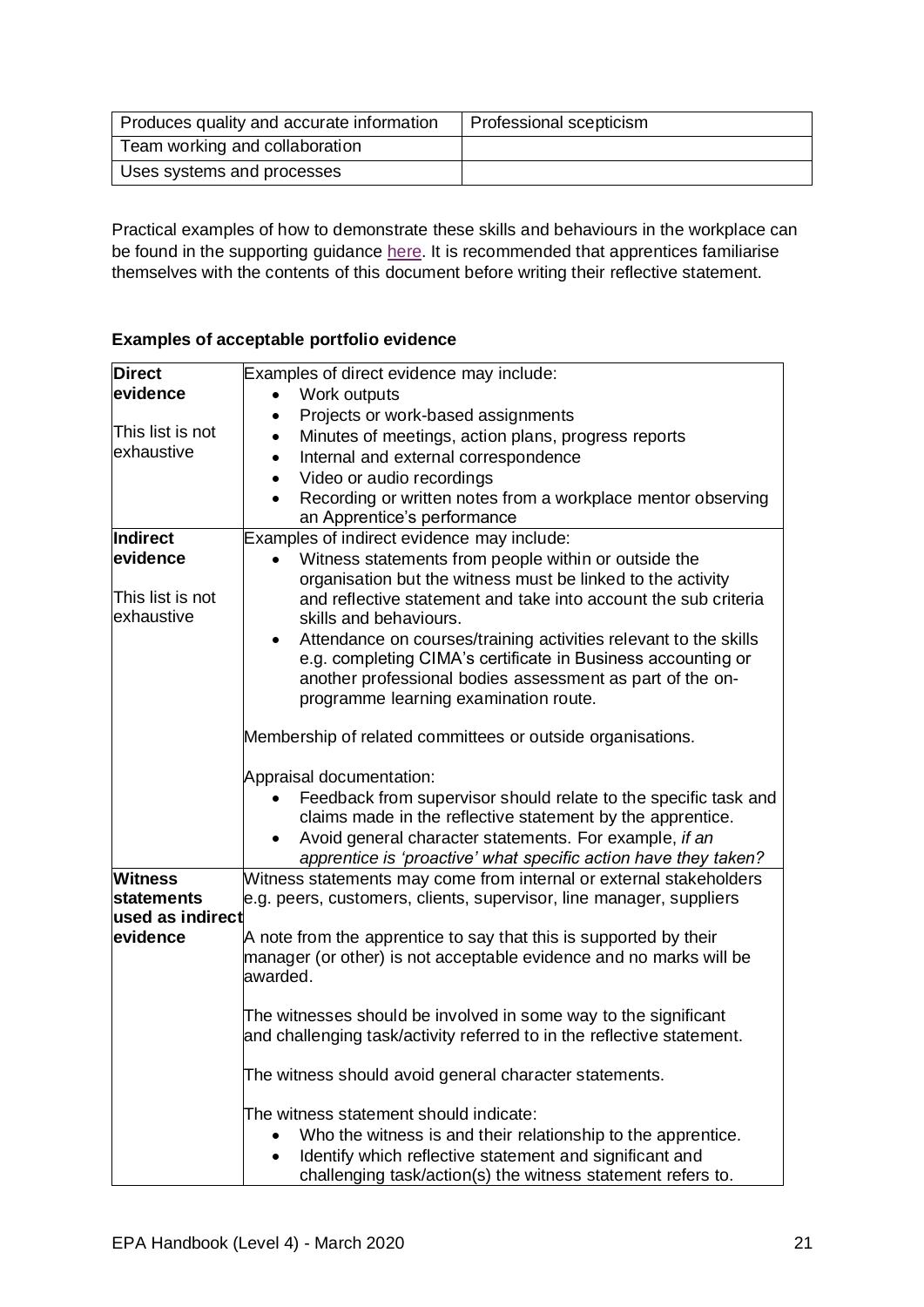| <b>Examples of</b> | It is not sufficient for an apprentice to simply state that they conduct            |
|--------------------|-------------------------------------------------------------------------------------|
| insufficient       | themselves in an ethical way in the reflective statement, please include            |
| evidence           | specific examples of the action taken.                                              |
|                    | Supporting portfolio evidence can include a statement from the<br>workplace mentor. |

#### **Suitability of evidence**

The purpose of the portfolio evidence is for the apprentice to support any claims of competence stated in the reflective statement with direct or indirect evidence.

The expectation is for apprentices **not** to produce 36 individual pieces of portfolio evidence. Where possible, evidence should map across multiple sub skills and behaviours. Evidence in the portfolio should meet the following criteria:

| Sufficient       | Portfolio evidence should cover all 12 skills & behaviours.                                                                                                                  |
|------------------|------------------------------------------------------------------------------------------------------------------------------------------------------------------------------|
|                  | Wherever possible, evidence should map across multiple sub skills<br>land behaviours.                                                                                        |
| <b>Authentic</b> | Work relating to the apprentice's own performance.                                                                                                                           |
|                  | Apprentices must highlight their own role and contribution when<br>submitting evidence that has been carried out through group work<br>activities, projects and assignments. |
| <b>Relevant</b>  | Apprentices are advised to only select a few examples of portfolio<br>evidence that best support and is relevant to their reflective<br>lstatement.                          |
|                  | Additional reflective statements produced on programme submitted as<br>portfolio evidence are not acceptable and will not count towards the<br>final mark.                   |
| <b>Current</b>   | All portfolio evidence should be date stamped by the apprentice.                                                                                                             |
|                  | <b>Cross Referencing</b> Portfolio evidence must relate and be cross<br>referenced back to each skill and behaviour.                                                         |
|                  | Complete the skills and behaviours mapping document.                                                                                                                         |

#### **Client and organisation confidentiality**

Any potentially sensitive information (such as clients' personal details) or information specific to the organisation should be removed or redacted from evidence submitted for this part of the assessment. This is required of all accounting technicians and should be a skill that Apprentices develop with guidance from employers and training providers since it forms part of the 'behavioural' aspects of the standard. However, it is important that all stakeholders involved in the apprentice's development are aware of the need for confidentiality and actively encourage it, drawing attention to any instances where it is not being upheld.

Where it is not possible for confidentiality reasons to include all necessary direct evidence (original documents or work outputs), the apprentice must give specific examples of work carried out to allow the Independent Assessors to verify competence. If direct evidence is not available, we recommend that a witness statement is provided to support the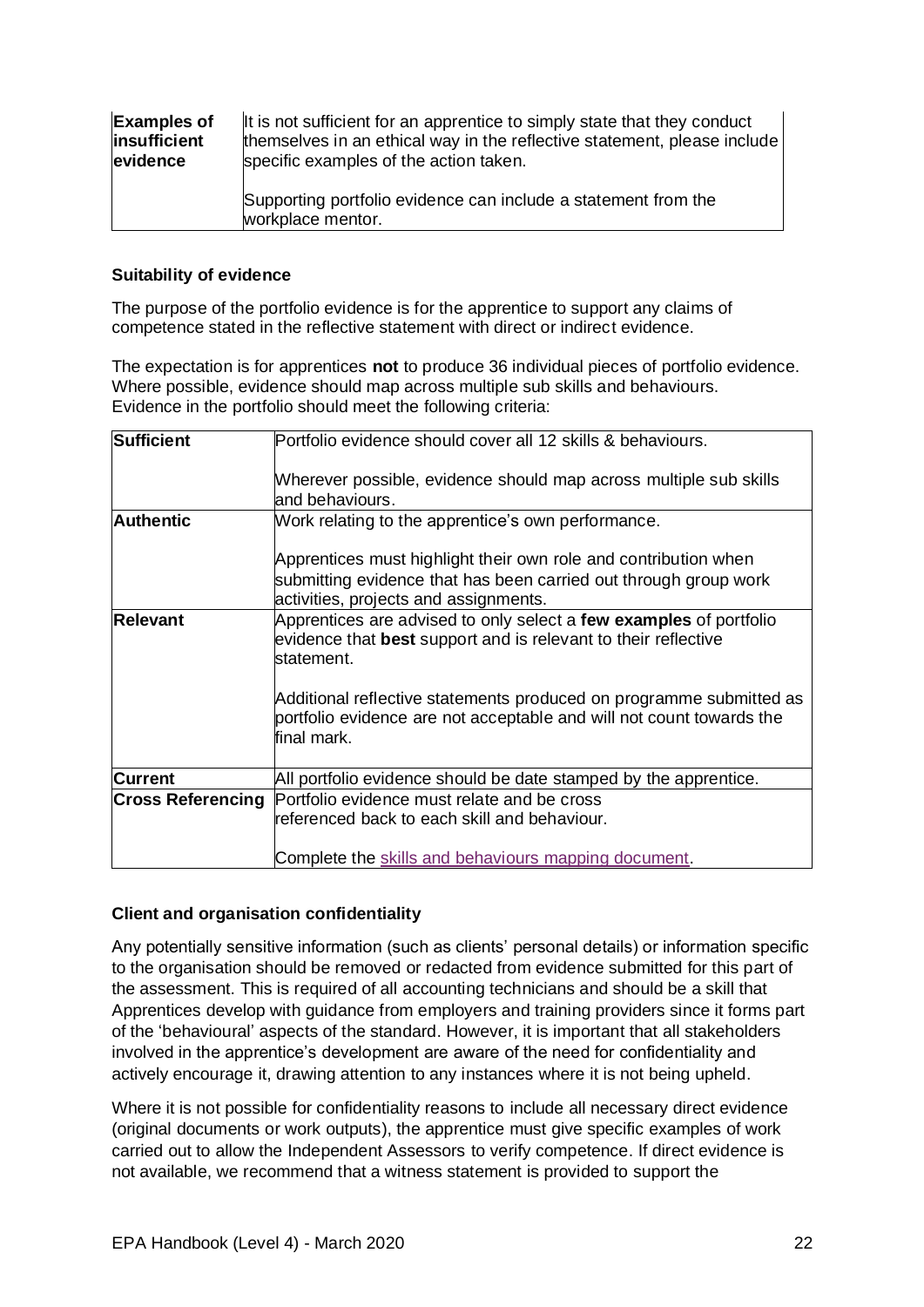apprentice's claims of competence. However, the statement must directly refer to the actions in the reflective statements and how these actions demonstrate the skills and behaviours claimed.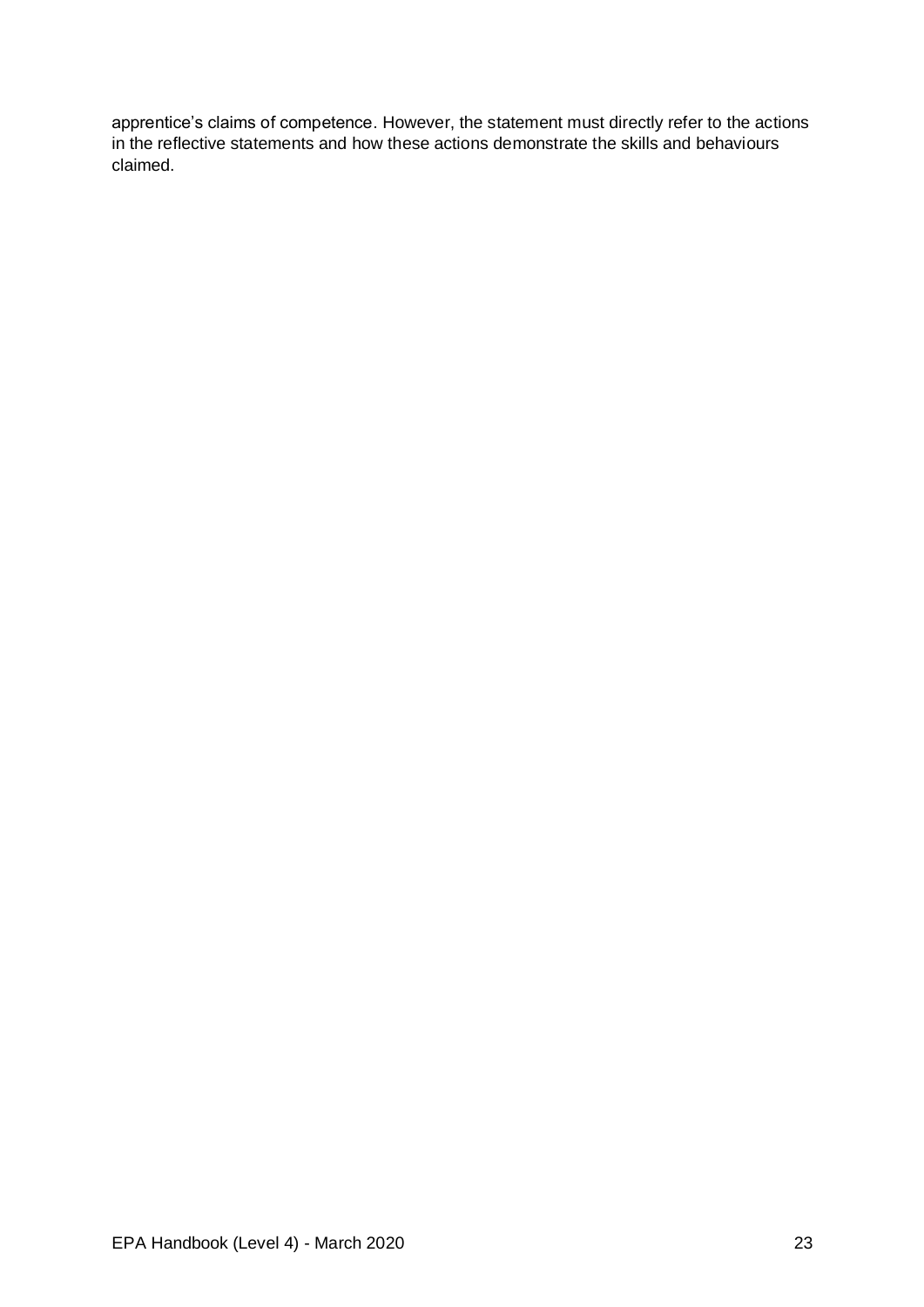## 6.3 Assessment guidance

The apprentice is required to:

- 1. Select a minimum of three and a maximum of five significant and challenging tasks to meet their objectives.
- 2. Start thinking about tasks to reflect on in their statement using the prompts provided in the [task writing template.](https://www.cimaglobal.com/Documents/Apprenticeships/Reflective_statement_task_writing_template.docx)
- 3. Demonstrate at least once how they have met the 12 skills and behaviours. It is recommended that a single task covers multiple skills and behaviours. However, the apprentice is not expected to claim competence in all skills and behaviours in each task. The evidence in the portfolio and the tasks must reflect recent (within the last six months of the apprenticeship programme).
- 4. Collate evidence in a portfolio that supports each task and claim of competence across all the skills and behaviours. This evidence:
	- can be taken from the apprentice's training log or can include actual work product, emails, and written statements, excerpts from their performance appraisals, progress/development meetings and professional discussions.
	- Should be substantial, mapping across multiple skills and behaviours.
- 5. Complete a [portfolio evidence mapping grid](https://www.cimaglobal.com/Documents/Apprenticeships/portfolio_evidence_mapping_document.docx) cross referencing portfolio evidence to each reflective statement.
- 6. Reference the supporting evidence with a note of the skill or behaviour claimed at the appropriate point in the text of the reflective statement. For example:

*"I then emailed each of the managers with instructions for the budget completion exercise and also advised them that I would be available to discuss any issues that arose during the process (EVIDENCE: copy of email – C3)."*

The reflective statements and portfolio can be submitted at any time during the year using our secure online assessment platform (MyCIMA). The assessment will be reviewed and marked within eight weeks of the date of employer validation. Result records will be available on MyCIMA.

#### **Hints and tips**

#### **Significant and challenging Tasks**

- 1. Statements based on a significant and challenging task CV worthy achievements which are linked back to CIMA's core activities.
- 2. Tasks may include some normal day to day routine activities but should go beyond this to cover significant tasks that will be discussed in an end of year appraisal.
- 3. Statements that go beyond describing the actions the apprentice has taken to explain how the action has resulted in achieving each of the skills and behaviours.
- 4. Include a reference to the skill & behaviour claimed and supporting portfolio evidence in the relevant part of the reflective statement. For example, I can add value to my organisation………….I have developed a new spreadsheet to record data in a different way. {Specify what the improvement to the spreadsheet is.} This has added value to the organisation by enabling my manager to make better decisions {specify what type of decisions the spreadsheet helps with} based on the data in the spreadsheet. (specify the skills and behaviours claimed and reference the portfolio evidence e.g. AV2, A1, C2, C3, Q2, SP2 - Portfolio evidence 1: copy of spreadsheet.)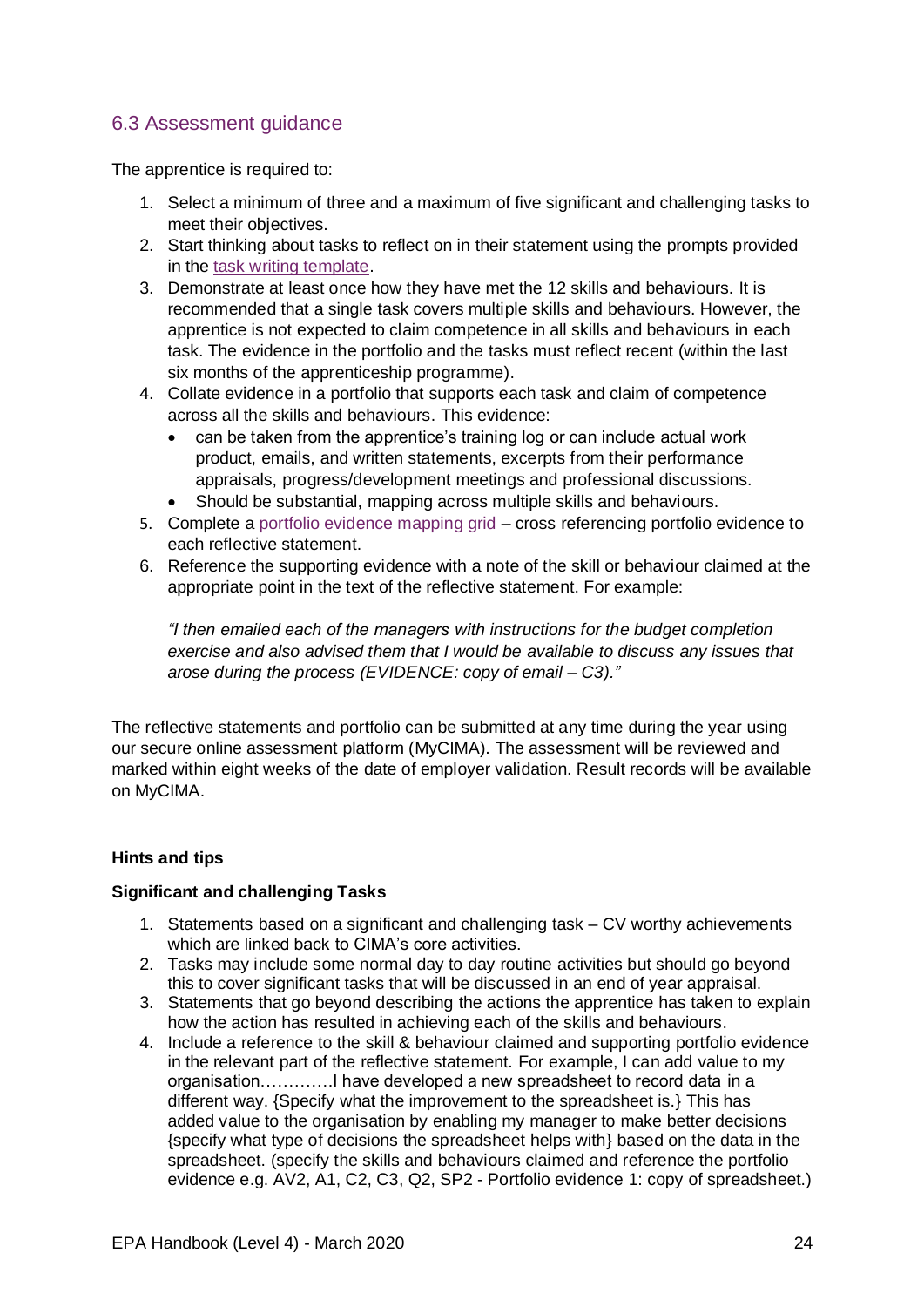#### **Reflective statement**

A minimum of three and a maximum of five completed reflective statements can be submitted. Only PDF documents are permitted with a maximum file size of 8 MB.

#### **Portfolio evidence**

A minimum of one file and a maximum of six separate files can be submitted. Only PDF documents are permitted with a maximum file size of 8 MB.

For further guidance, resources and templates for the reflective statement and portfolio, please refer to the [EPA pages.](vhttps://www.cimaglobal.com/Our-locations/UK/Apprenticeships/epa/)

The employer is required to:

- 1. Discuss and set the apprentice objectives that will provide sufficient opportunity for the apprentice to demonstrate all the skills and behaviours of the standard.
- 2. Each objective should be specific, measurable, achievable, realistic and time-bound.
- 3. We recommend the SMART objectives should relate to at least three of the Core Activities (A to G) defined in section 6.1. A single objective may cover more than one core activity. We recommend that the objectives are set at least six months prior to gateway and progress against these objectives are discussed and reviewed during monthly development meetings.

#### **Employer validation**

Once submitted, the reflective statement and portfolio are made available to the apprentice's employer or workplace mentor for validation. This person is the named individual nominated at the time of registration for employer validation.

The employer validator will be given access to the MyCIMA - EPA employer validation portal to review apprentice's submissions. Validators are required to sign a declaration to confirm the authenticity of the work and the information included in the submission complies with client and business confidentiality agreements. If the validator cannot validate the submission, the apprentice will have the opportunity to amend their submission and resubmit, free of charge.

Employer validator details can be updated by an apprentice's Training provider. Training providers can notify CIMA with the correct details via email.

Please note review of the submission by independent assessors will only start after employer validation. Result records will be available in MyCIMA within 8 weeks after employer validation.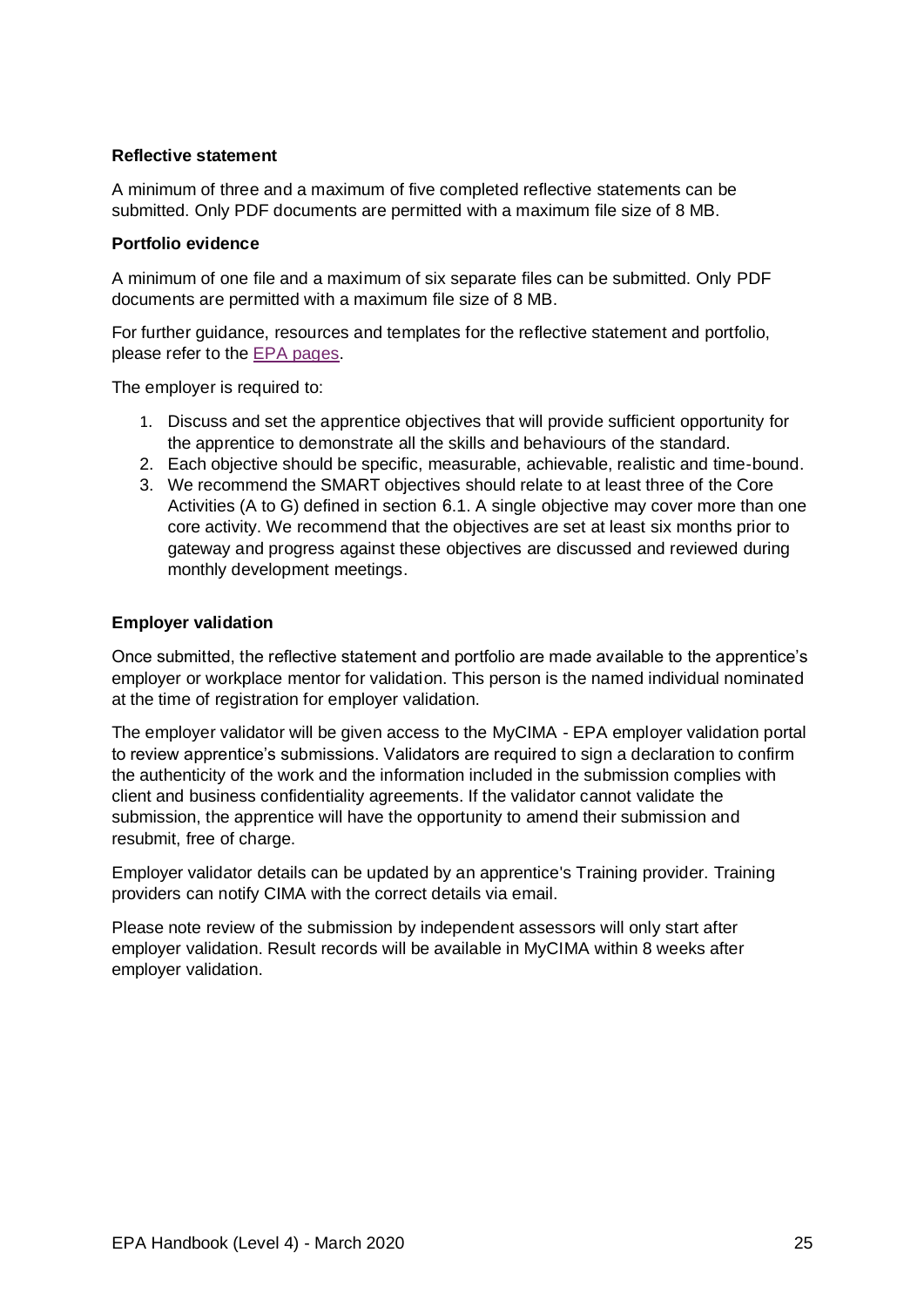## 6.4 Support

#### **Study resources**

The **EPA** pages contain a number of resources to support you including:

- Skills and behaviours supporting guidance
- Reflective statement template
- Portfolio evidence mapping document
- Exemplars completed reflective statements
- Performance descriptors

#### **Special accommodation**

Special accommodation may extend to the reflective statement and portfolio. These arrangements should be discussed and agreed between the tuition provider, employer and apprentice. Any special arrangements or support provided to the apprentice for submission of the reflective statement and portfolio must be declared and approved by CIMA preassessment.

#### **Special consideration**

Due to the flexibility and competency-based nature of this assessment students will not be eligible to apply for special consideration. In circumstances of sustained absence from the on-programme learning, students are advised to discuss their individual circumstances with their employer and tuition provider.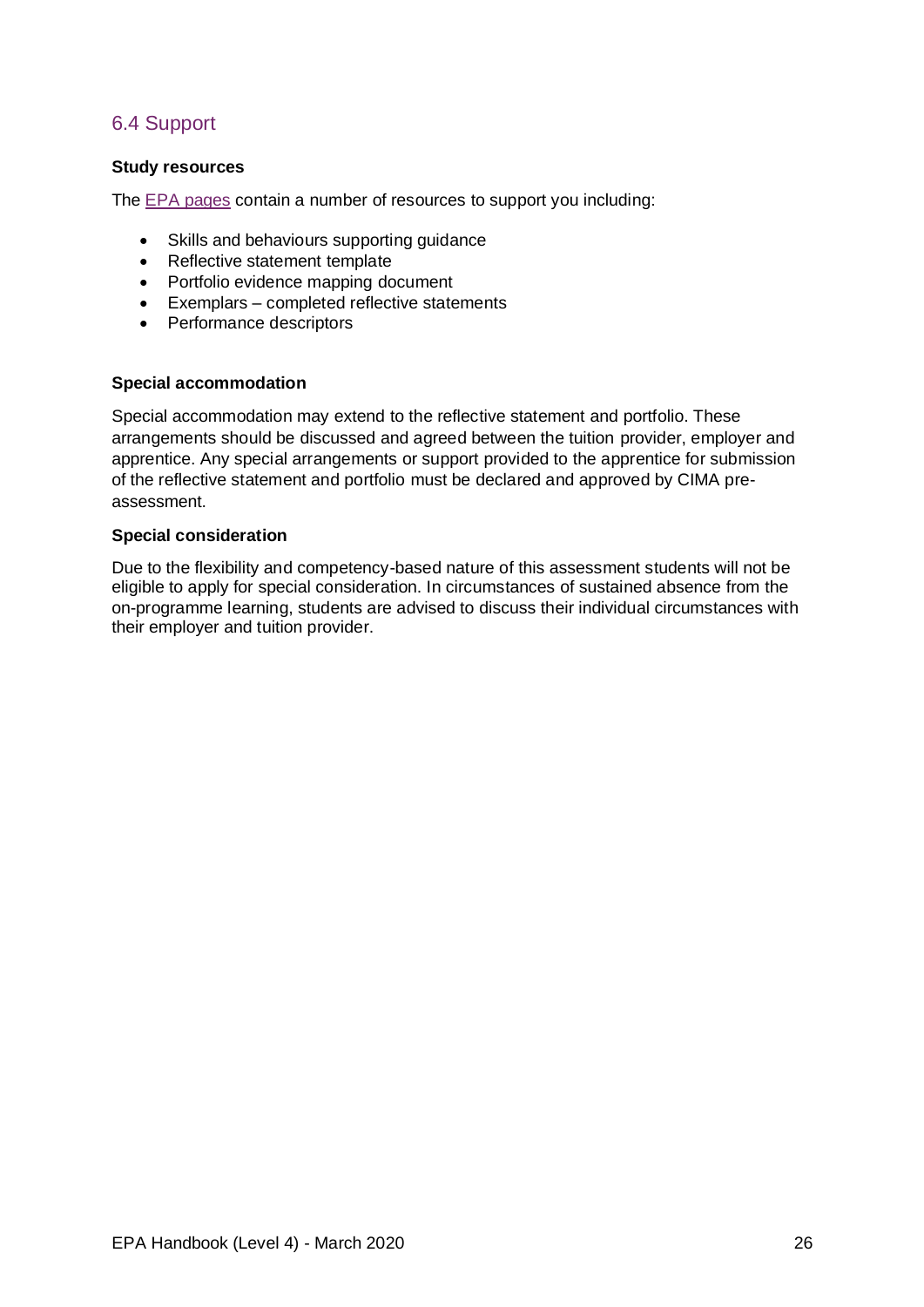### 6.5 Marking, results and feedback

#### **Results and feedback**

The reflective statement and portfolio is graded as a fail or pass. A pass means that the apprentice has demonstrated competence in all 12 of the skills and behaviours prescribed by the standard. Failing apprentices will be given feedback about which of the skills and behaviours they failed to demonstrate.

#### **Authenticity of work submitted**

An apprentice must ensure all components of their end-point assessment is their own work. The result of the portfolio and reflective statement may be invalidated, if it is discovered that an apprentice has engaged in plagiarism or any unfair practice in the process of completing their assessment.

#### **Confirmation of authenticity**

Before the reflective statement and portfolio is submitted, it will be referred to the relevant employer for sign-off.

The employer must confirm that the work provided by the apprentice is authentic and is consistent with training logs.

Please note employers will not be formally assessing any part of the end-point assessment, making a judgement on competence or informing the pass/fail decision. This decision will be made independently by CIMA.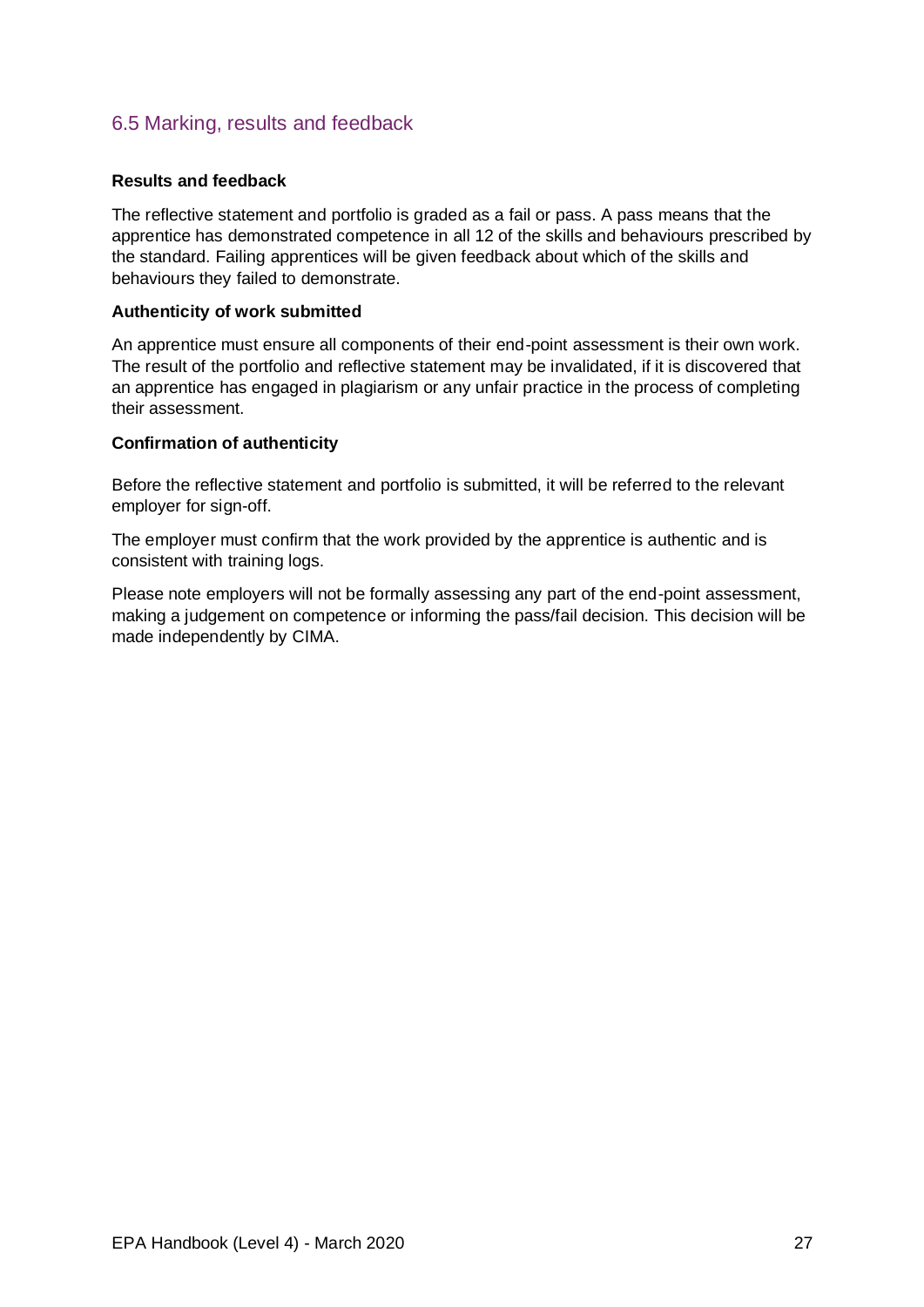## 7. Level 7 EPA1 – strategic case study exam

## 7.1 Exam purpose

For CIMA's Level 7 EPA1, apprentices will sit the final examination in the professional qualification, the strategic case study exam. This exam provides a context in which apprentices can demonstrate that they have acquired the knowledge, skills and behaviours prescribed in the Level 7 Accountancy Professional standard.

CIMA has designed a case study exam that delivers an authentic simulation of core tasks undertaken by an apprentice in the workplace. This synoptic case study style exam will assess the apprentice's ability to analyse and respond to a typical set of business-related tasks through a simulation that reflects activities undertaken in a typical role at this level of competence.

Simulated business issues provide the opportunity to evaluate the apprentice's competency in a broader context, beyond the potential scope of their role. The exam is synoptic, drawing upon all aspects of the apprentice's KSB developed throughout the apprenticeship programme.

The apprentice is expected to demonstrate their familiarity with the context and interrelationships between the different knowledge areas of the standard. This reflects the cross-functional working required in the workplace.

This exam is underpinned by the CIMA syllabus and the examination blueprint which covers the knowledge, skills and behaviours defined by the standard. The assessment outcomes are synoptic and organically require the apprentice to draw across multiple knowledge, skills and behaviours to perform a simulated task relevant to their occupational role. The five knowledge statements in the Level 7 standard are covered by the strategic case study and the objective test question exams (E3, F3 and P3) that underpin it, as shown in the following table:

| Knowledge                                    | <b>Case Study</b> |
|----------------------------------------------|-------------------|
| Assurance, risk and control                  | E3, P3            |
| <b>Business acumen</b>                       | E3, F3, P3        |
| <b>Financial information</b>                 | F <sub>3</sub>    |
| Legislation, standards and principles        | F3, P3            |
| Strategic business management and governance | E <sub>3</sub>    |

The strategic case study has also been designed to assess eight of the ten skills and behaviours in the Level 7 standard, as follows:

#### **Skills**

- Business insight
- Communication
- Ethics and integrity
- Leadership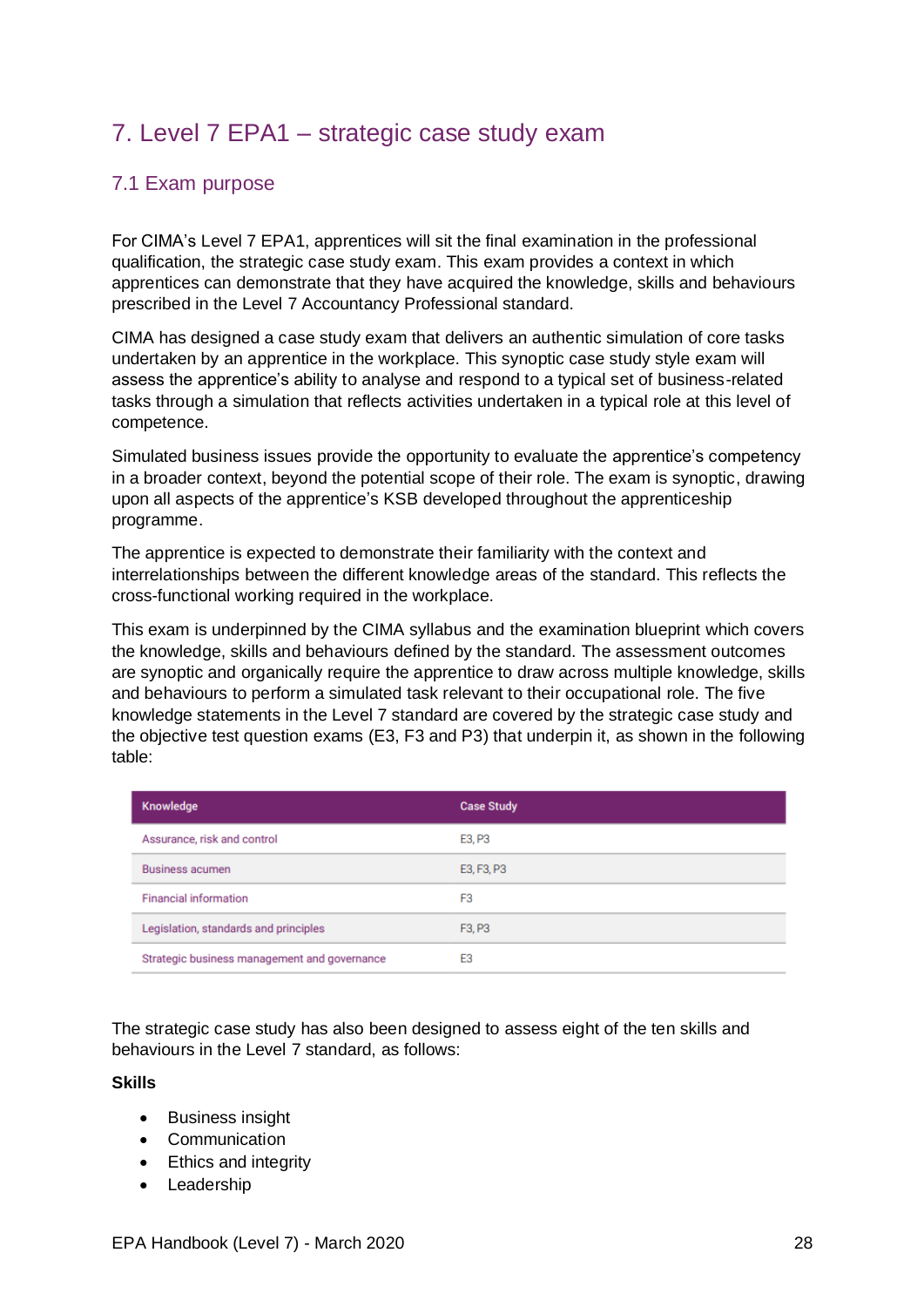• Problem solving and decision-making

### **Behaviours**

- Adds value
- Flexibility
- Professional scepticism

Note that the behaviour of building relationships and the skill of continuous improvement can only be observed over a period of time and thus cannot be assessed in a one-off exam like the strategic case study.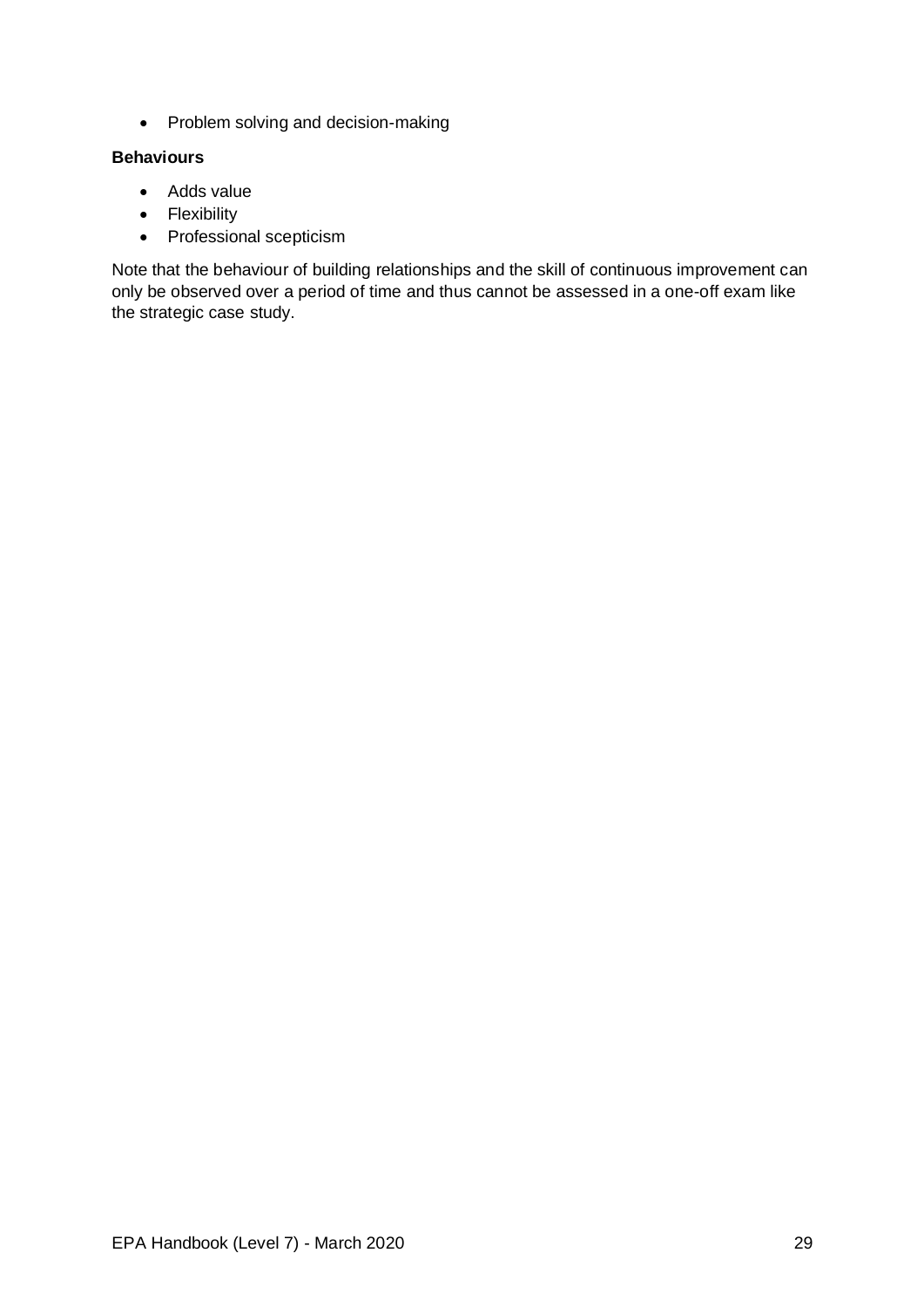## 7.2 Exam format

The strategic case study exam is three hours in length.

It is made up of three open-response sections, supported by analysis of both financial and nonfinancial information. The cognitive focus is on application, analysis and evaluation which are levels three, four and five of the CIMA hierarchy of verbs.

Simulated business issues in the case study provide candidates with the opportunity to demonstrate their familiarity with the context and interrelationships of that level's subjects. This reflects the cross-functional working required in the workplace.

Skills will include research and analysis, presentation of both financial and non-financial information, and communication skills. Feedback will be provided to candidates with their results.

An exam tutorial is available on the CIMA website and in the test centre immediately before the exam to allow apprentices to familiarise themselves with the item types and computer software used in the exam. Access the tutorial [here.](https://home.pearsonvue.com/cima/questiontutorials)

#### **Pre-seen material**

Pre‐seen material is made available a number of weeks before the exam. Prior study and analysis of the pre‐seen material provides the background knowledge base and industry context from which the apprentice can respond to the unseen material and exam requirements.

Both financial and non-financial data will be provided. The pre-seen material may include a range of documents including but not limited to:

- Organisation background and history
- Industry background
- Budgets
- Costing schedule
- Product information
- Extracts from the annual report and/or financial statements
- Organisation charts
- Correspondence emails, memos etc.
- Slide presentations

The end of the pre-seen material will be the starting point for the exam based upon it. A searchable version of the pre‐seen material will be available in a pop‐up window in the test driver for the duration of the exam. Apprentices should not need to consult the pre‐seen material often during the exam – it is primarily provided for reference and reassurance.

Each pre-seen will cover two exam sessions (May and August, and November and February). The latest pre-seen material can be downloaded from the [EPA pages.](https://www.cimaglobal.com/Our-locations/UK/Apprenticeships/Epa/)

Fresh information will be provided during the course of the exam and apprentices will need to respond to this. Pre-prepared answers, which do not consider the new information provided, will not score highly.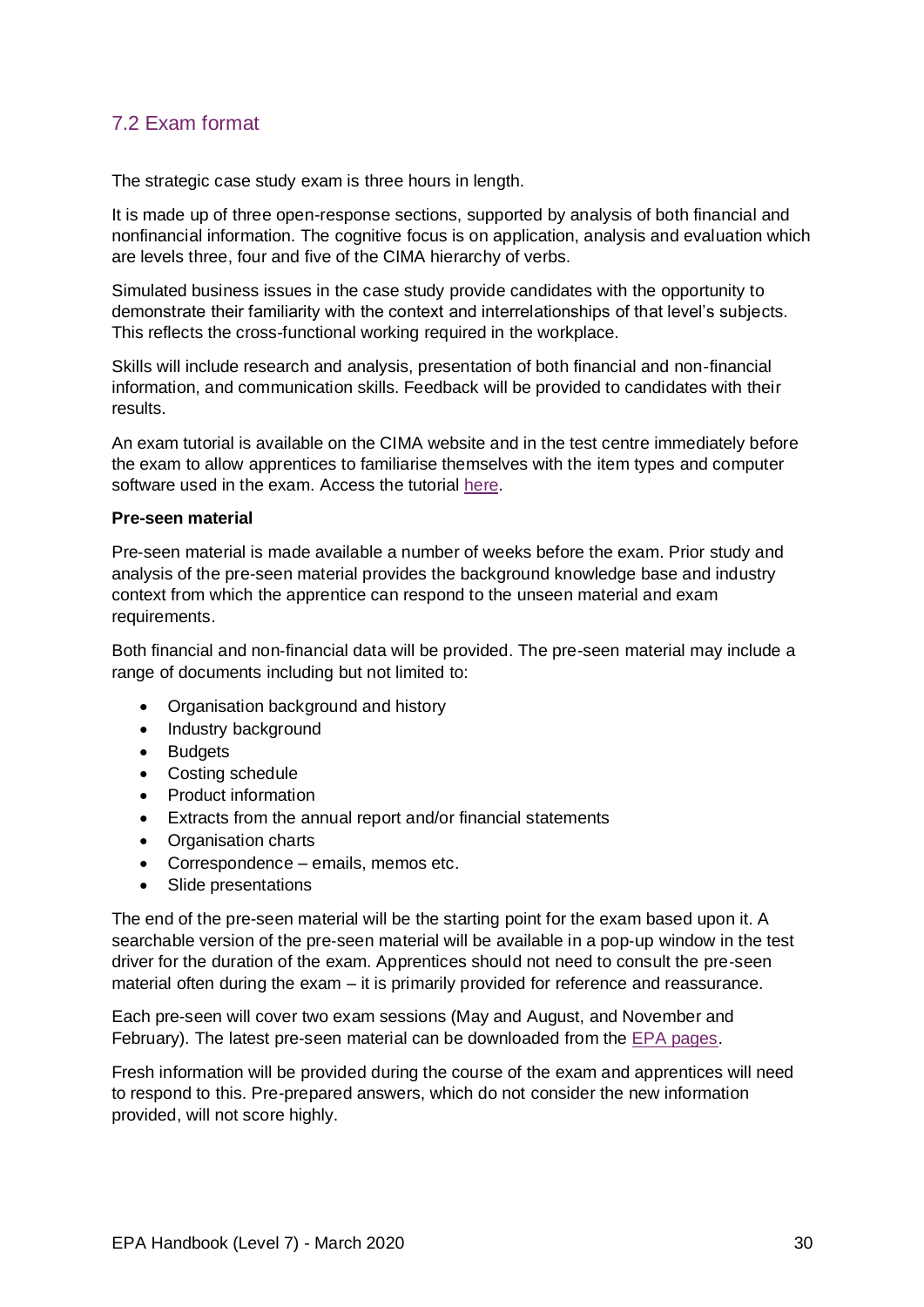## 7.3 Taking the exam

The case study exam is held four times per year. The exam will be delivered on computer and taken under timed controlled conditions at a Pearson VUE approved test centre.

Results are released six weeks after the exam. Result records will be available on MyCIMA. The exam timetable will be published a year in advance. The full timetable can be accessed [here.](https://www.cimaglobal.com/Documents/Apprenticeships/Level%207%20EPA1%202020%20exam%20timetable_external_v.2.0-TF%20.pdf)

CIMA works in partnership with Pearson VUE to deliver computer-based exams in a secure environment. The Pearson VUE networks provides access to over 5000 exam centres worldwide and over 264 test centres located in England. This means CIMA students can take their end-point assessment exam and continue their studies at a location convenient to them. During the online scheduling process the apprentice will be directed to the Pearson VUE website where they can select a test centre using the test centre search functionally.

#### **Scheduling the case study exam**

Both end-point assessment components can be scheduled and managed using CIMA's online secure assessment platform and personalised student account MyCIMA. An apprentice can book and reschedule their role simulation/case study exam by logging into their MyCIMA account. Alternatively, an apprentice can schedule their exam over the phone by calling the CIMA contact centre on +44 (0)20 8849 2251. Before scheduling an exam, please refer to CIMA's exam scheduling terms and conditions.

#### **End-point assessment exam scheduling terms and conditions**

The terms and conditions for assessment bookings, reschedules, cancellations, refunds and resits/retakes are set out [here.](https://www.cimaglobal.com/Documents/Apprenticeships/CIMA%20Exam%20Scheduling%20Terms%20and%20Conditions_5.0_November%2019.docx)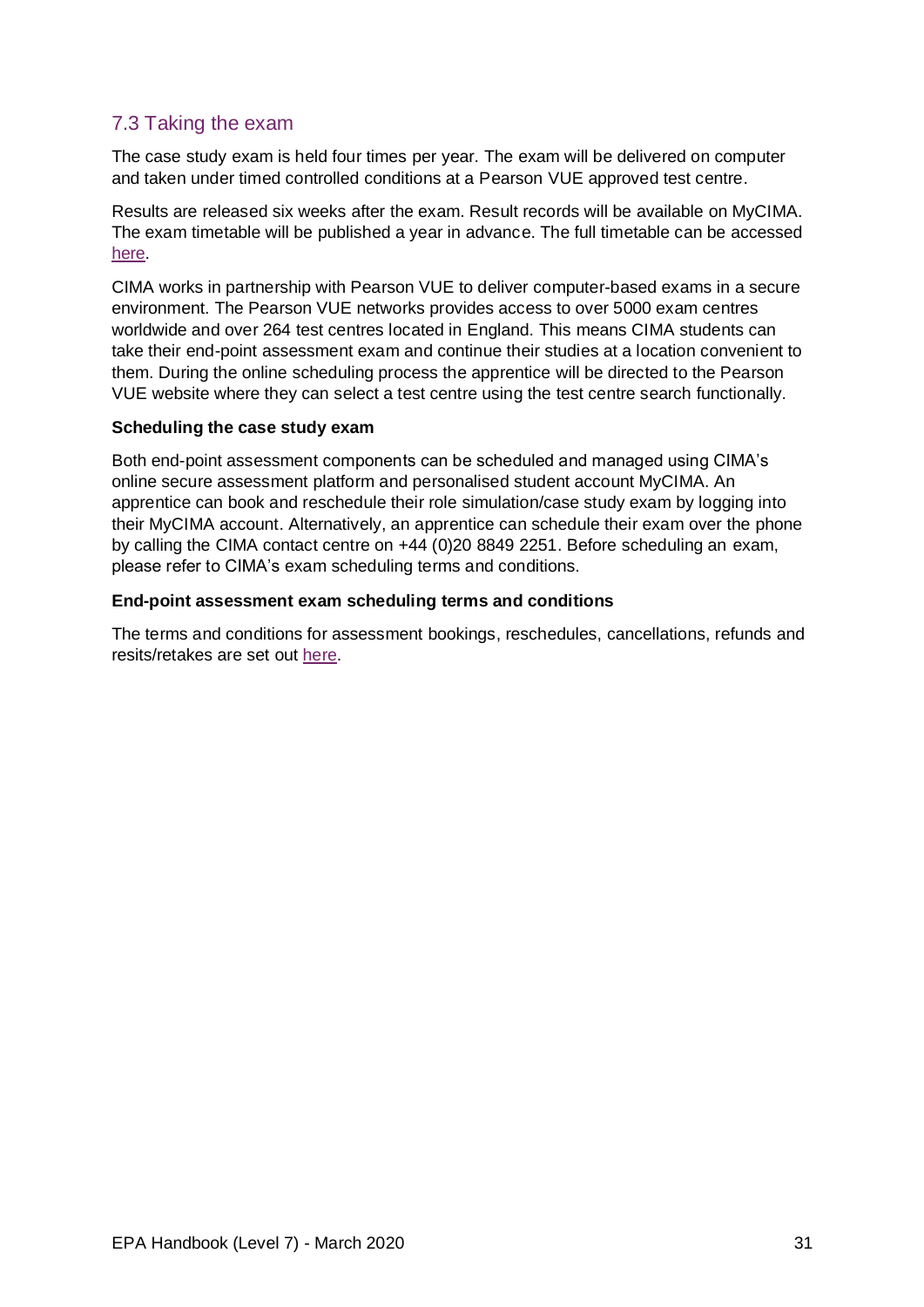## 7.4 Support

#### **Study resources**

- Exam tutorial: an overview of the technology used to deliver the exam.
- Practice test (question tutorial): an overview of the different question types used in the case study.
- Previous exams with suggested solutions and examiner's reports

#### **Special accommodation**

For those who meet the eligibility criteria, CIMA, through Pearson VUE, will provide special accommodations (reasonable adjustments) for the strategic case study exam. The apprentice will not be charged for the costs of these reasonable accommodations or adjustments. An apprentice can bring a number of comfort aids such as medicines to examinations (test centres) without prior approval. A full list of permitted items can be found online [www.pearsonvue.com/accommodations.](http://www.pearsonvue.com/accommodations)

#### **Special consideration**

Apprentices taking the strategic case study exam are eligible to apply for special consideration due to mitigating circumstances beyond their control shortly before or on the day of the exam. Further guidance on how to apply for special consideration can be found [here.](https://www.cimaglobal.com/Documents/Apprenticeships/EPA%20Special%20Consideration_active%20policy_Aug%2018_1.0.pdf)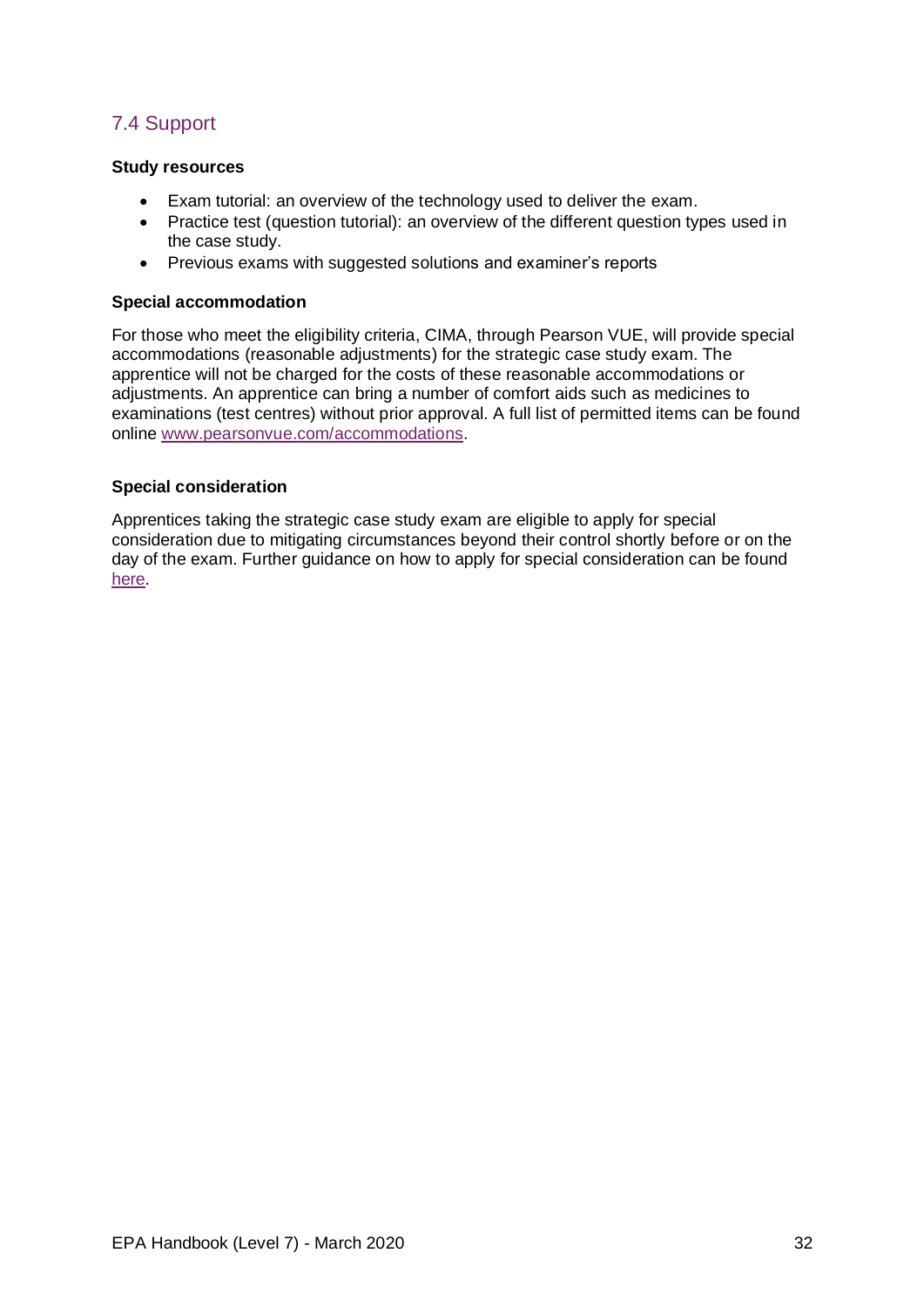### 7.5 Marking, results and feedback

#### **Results and feedback**

EPA1 exam results are issued with a scaled score of between  $0 - 150$ . To pass the exam, a score of 80 or above must be achieved.

#### **Sectional feedback**

CIMA provide [performance](https://www.cimaglobal.com/Documents/Apprenticeships/SCS%202019%20-%20performance%20descriptors.pdf) descriptors which give a clear and consistent way of describing different levels of attainment against the case study exam.

The descriptors are based on the knowledge skills and behaviours expected of a Level 7 Accountancy Professional. The descriptors offer a consistent way to describe how well an apprentice performed in the exam or can be used to identify where performance may have fallen short of the national standard.

Further information about how to interpret end-point assessment results and feedback can be found [here.](https://cima-planner-production.s3.eu-west-1.amazonaws.com/f2b0060acec44aa6af7cd4445b064811.pdf) Pre and post exam support resources will also be available.

#### **Marking approach**

Exam responses are assessed at a standard that can be reasonably expected of an apprentice in the last 12 months of on-programme learning and work experience. Assessment decisions will be based on the quality of exam responses; how well the apprentice has addressed task requirements and applied their knowledge to the scenario presented in the pre-seen material and exam. Independent assessors will use grade descriptors and a detailed marking scheme to inform their decision and to ensure they are applying their professional judgement consistently. All apprentices will be treated fairly regardless of the employer profile, type or size of organisation they work in.

All end–point assessment decisions are subject to rigorous internal quality assurance processes (standardisation and verification activities) before results are issued.

Results will be available within six weeks of the exam date.

#### **Grading**

The strategic case study exam is graded as a pass or fail.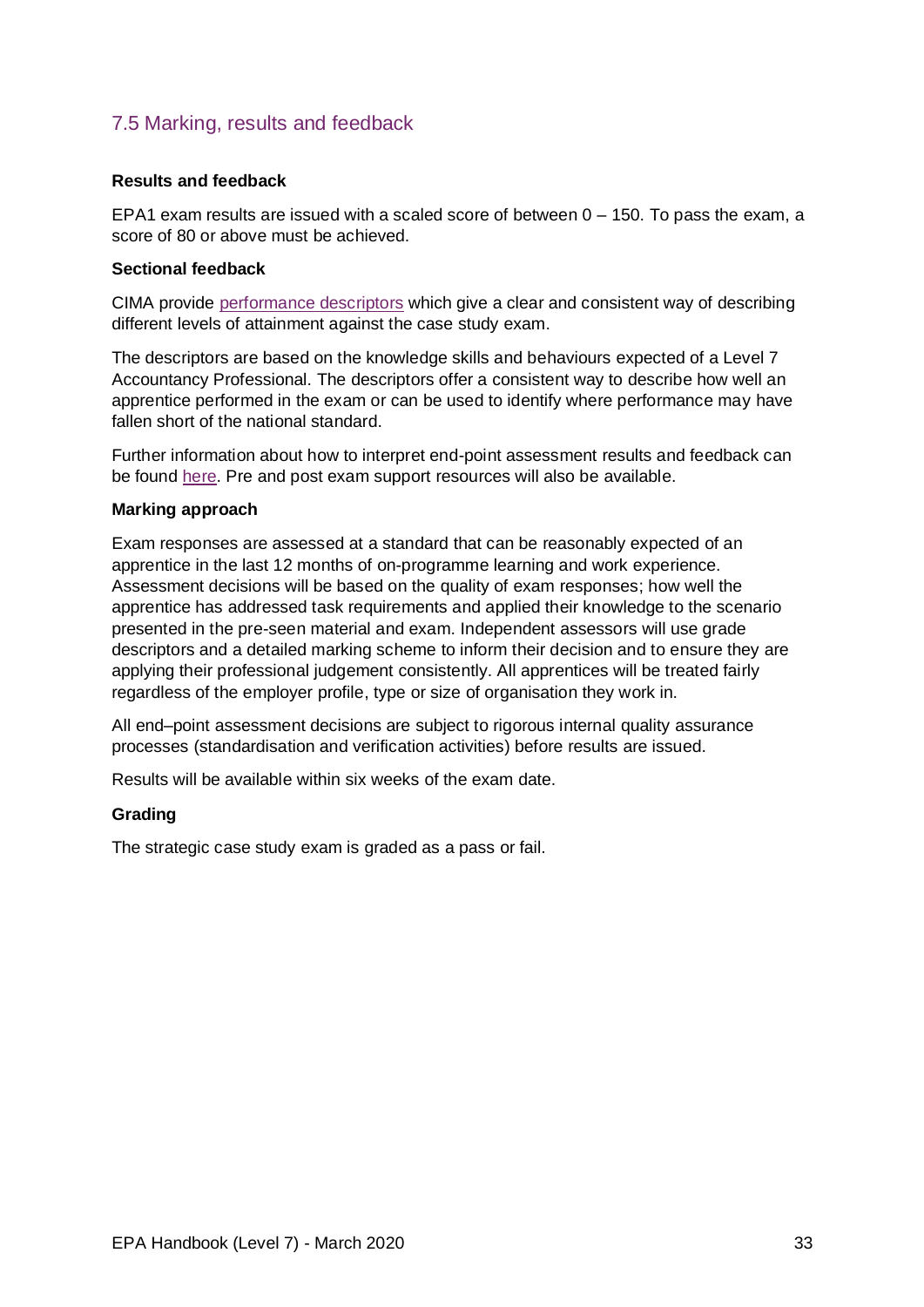## 8. EPA2 project report

#### 8.1 Purpose

The purpose of the project report (EPA2) is for the apprentice to demonstrate how they have used and developed the skills and behaviours covered in the standard in their recent work experience. The project report should:

- **Describe** the apprentice's own work, or the apprentice's individual contribution to a team effort.
- **Reflect** on the extent to which the apprentice has used and developed each skill or behaviour.
- **Critically evaluate** the apprentice's effectiveness and describe any lessons learnt what would the apprentice do differently in future?

#### **Assessment outcomes**

The completion of the project report provides an opportunity for the apprentice to demonstrate competency at the required level, as it relates to their own role and organisation.

At the end of the full apprenticeship programme, the apprentice will have a list of substantial achievements to add to their CV. The apprenticeship programme should encourage apprentices to be inspired, motivated and challenged; and enable them to make informed decisions about further learning opportunities and career pathways.

The apprentice will be able to confidently:

- 1. Draw together their skills, knowledge and understanding from across the full breadth of study and practical experience to tackle real life business tasks, challenges or issues.
- 2. Demonstrate how they can add value to an organisation.
- 3. Evidence a range of significant and challenging tasks they can perform to a consistently high national standard.
- 4. Explain why they have chosen a particular course of action.
- 5. Reflect on their own performance process, outcomes and lessons learned.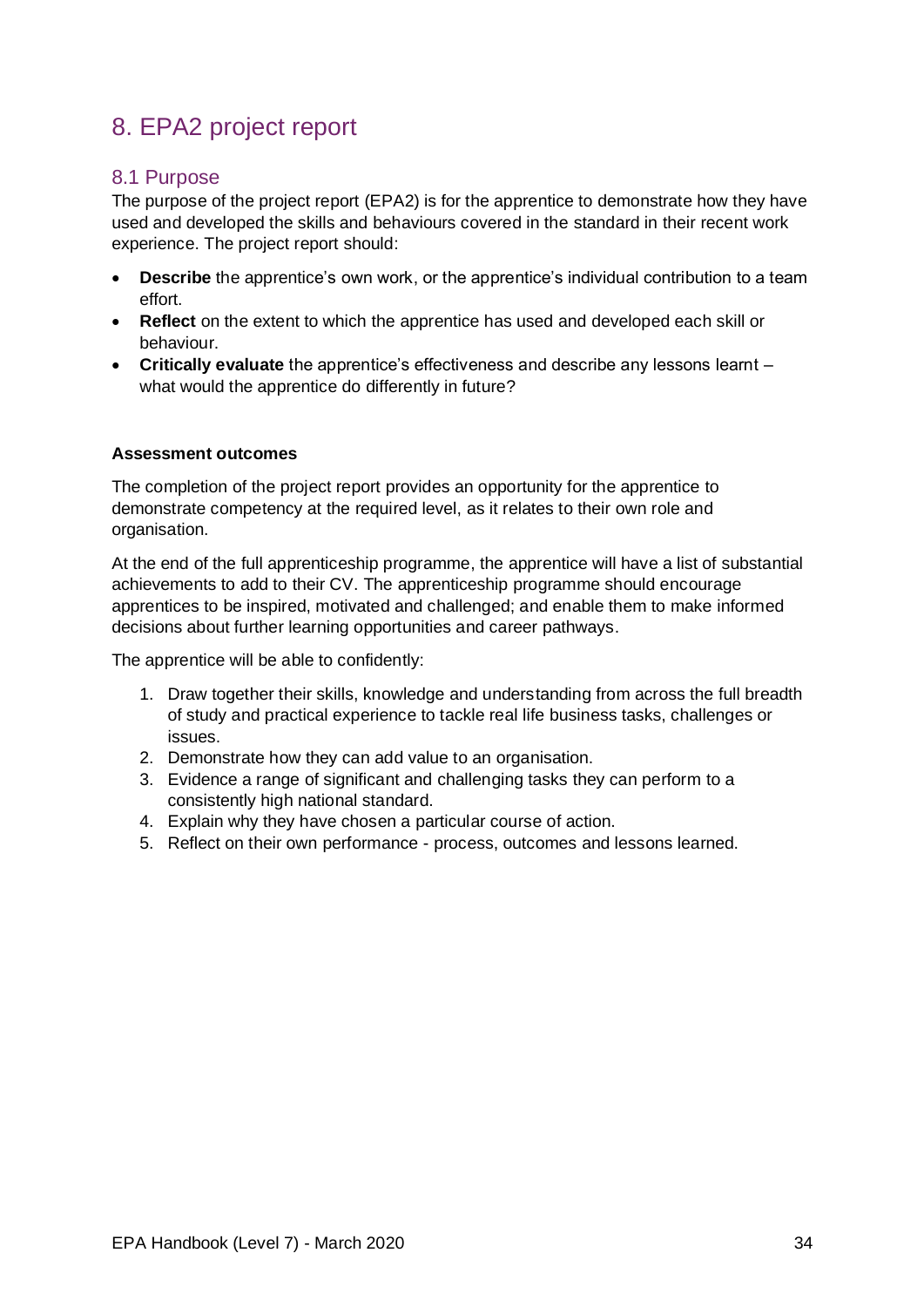## 8.2 Format

The apprentice must submit a report of four sections, each of which discusses a piece of recent work experience. For each section, the apprentice must:

- Nominate the skills and/or behaviours claimed.
- Describe their specific role and the actions that they took.
- Evaluate their use and development of the skills and/or behaviours claimed.
- Critically examine the lessons they learned and describe what they would do differently in future.

Each section has a prescribed word count of 700-1000 words. The total word limit for the project report is therefore 4000 words.

The ten skills and behaviours examined by the project report are prescribed in the level 7 standard as follows:

| <b>Skills</b>                       | <b>Behaviours</b>       |
|-------------------------------------|-------------------------|
| <b>Building relationships*</b>      | Adds value              |
| <b>Business insight</b>             | Continuous improvement* |
| Communication                       | Flexibility             |
| Ethics and integrity                | Professional scepticism |
| Leadership                          |                         |
| Problem-solving and decision-making |                         |

\*Apprentices should take particular care to demonstrate the skill of building relationships and the behaviour of continuous improvement, since these are the only two skills and behaviours not also assessed by the strategic case study (EPA1).

Practical examples of how to demonstrate these skills and behaviours in the workplace can be found in the supporting guidance [here.](https://www.cimaglobal.com/Documents/Apprenticeships/L7A_EPA2_skills_and_behaviours.pdf) It is recommended that apprentices familiarise themselves with the contents of this document before writing their project report.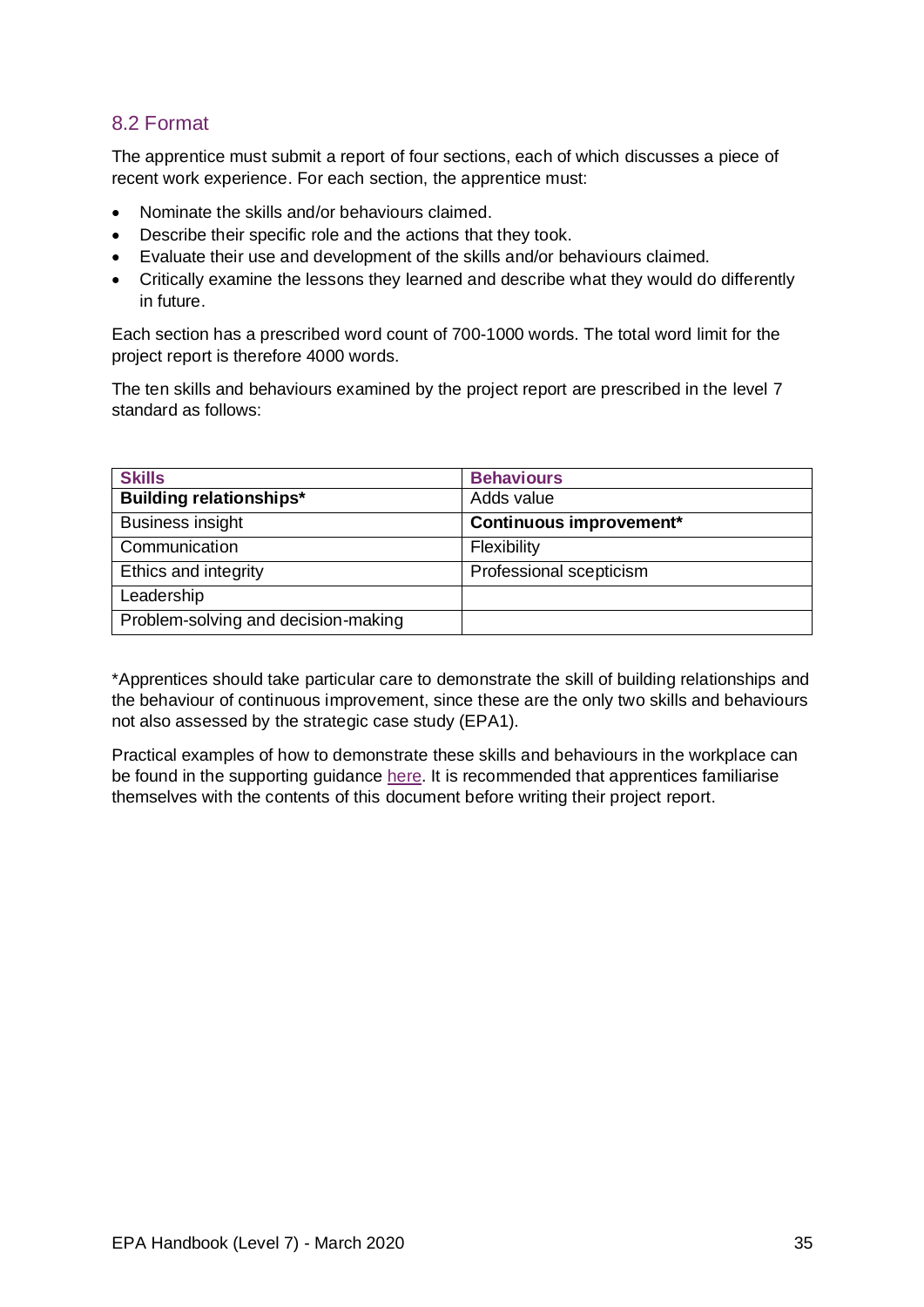### 8.3 Assessment guidance

#### **The apprentice is required to:**

1. Complete the work objectives that they have agreed with their employer, collecting examples of work that could potentially be included in the project report.

2. Select four examples of significant and challenging tasks that effectively demonstrate the skills and behaviours prescribed by the standard as interpreted by CIMA. The examples must reflect recent performance within the last twelve months of the apprenticeship programme. Across the four sections of EPA2, all ten skills and behaviours need to be covered.

3. Using the template provided, write each of the four tasks up into an evaluative account, including a description of the task and their input to it, an account of the skills and behaviours used and developed, and a critical examination of the lessons learnt. Any potentially sensitive information, such as clients' personal details, should be removed or redacted.

#### **Authenticity of work submitted**

Apprentices must ensure that the project report is entirely their own work. Results may be invalidated if it is discovered that an apprentice has engaged in plagiarism or any unfair practice.

#### **The employer is required to:**

1. Discuss and set the apprentice a set of at least four work objectives that will provide sufficient opportunity for the apprentice to demonstrate all the skills and behaviours prescribed by the standard.

2. Each objective should be specific, measurable, achievable, realistic and time-bound.

3. The objectives should be agreed and established at least twelve months before EPA2 is submitted.

4. Progress against these objectives should be discussed during regular review meetings with the apprentice.

5. Offer guidance to the apprentice in writing their project reports and validate the contents of the apprentice's submitted project report.

#### **Confirmation of authenticity**

Before the reflective statement and portfolio/project report is submitted, it will be referred to the relevant employer for sign-off.

The employer must confirm that the work provided by the apprentice is authentic and is consistent with training logs.

Please note employers will not be formally assessing any part of the end-point assessment, making a judgement on competence or informing the pass/fail decision.

The project report can be submitted at any time during the year using our secure online assessment platform (MyCIMA). Apprentices can add or remove documents from the EPA portal at any time prior to final submission. Once submitted, the project report is made available to the apprentice's employer or workplace mentor for validation. This person is the named individual nominated at the time of registration for employer validation.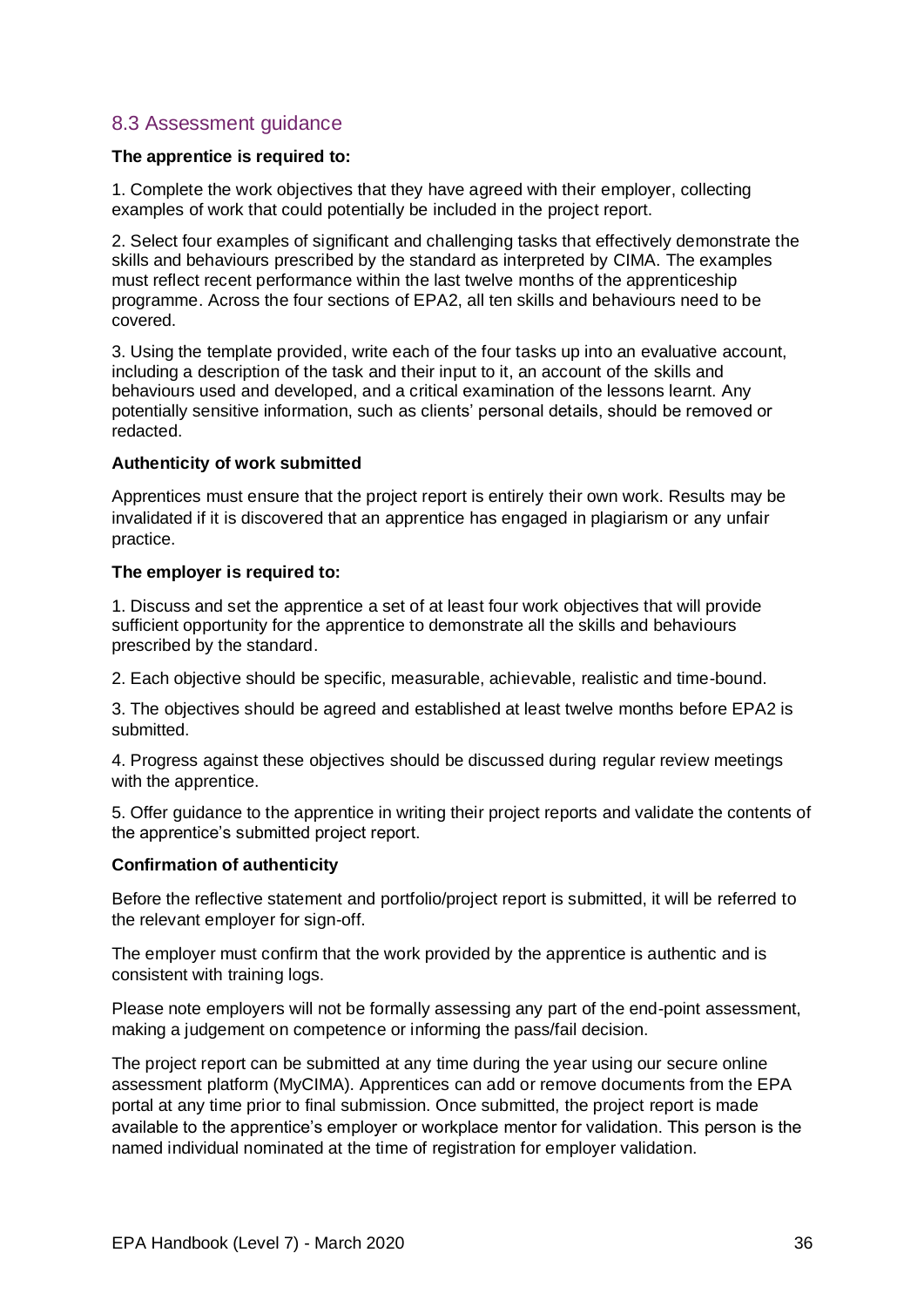The employer validator will be given access to the MyCIMA - EPA employer validation portal to review apprentices' submissions. Validators are required to sign a declaration to confirm the authenticity of the work and that the information included in them complies with client and business confidentiality agreements. If the validator cannot validate the submission, the apprentice will have the opportunity to amend their submission and resubmit, free of charge. Result records will be available on MyCIMA.

Please note that review of the submission by independent assessors will only start after employer validation. Result records will be available in MyCIMA within eight weeks of employer validation.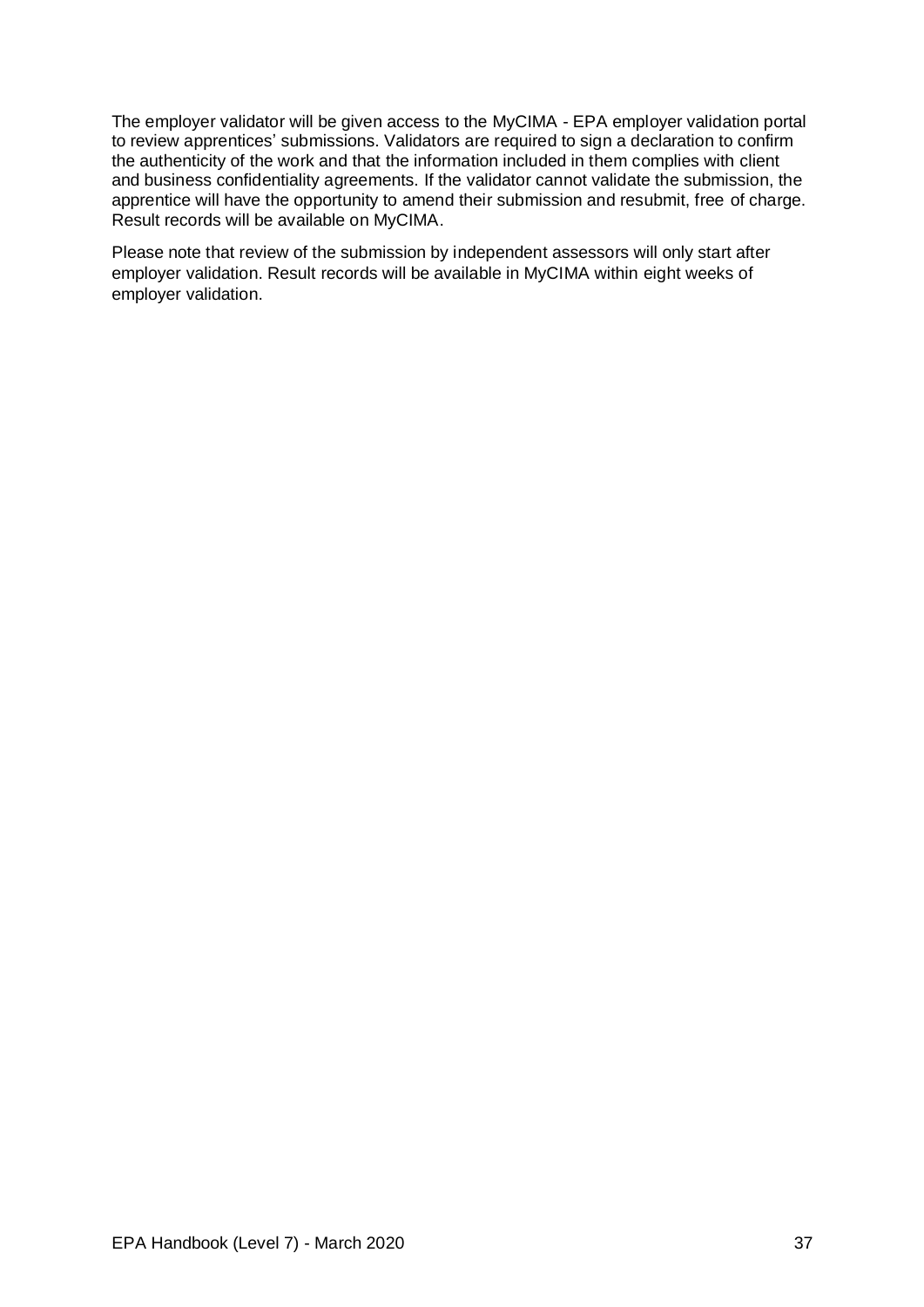## 8.4 Support

#### **Study resources**

The [EPA pages](https://www.cimaglobal.com/Our-locations/UK/Apprenticeships/epa/) contain a number of resources to support you including:

- Project report template
- Skills and behaviours supporting guidance
- Grade descriptors
- Exemplars completed project reports

#### **Special accommodation**

Special accommodation may extend to the project report. These arrangements should be discussed and agreed between the tuition provider, employer and apprentice. Any special arrangements or support provided to the apprentice for submission of the project report must be declared and approved by CIMA pre-assessment.

#### **Special consideration**

Due to the flexibility and competency-based nature of this assessment students will not be eligible to apply for special consideration. In circumstances of sustained absence from the on-programme learning, students are advised to discuss their individual circumstances with their employer and tuition provider.